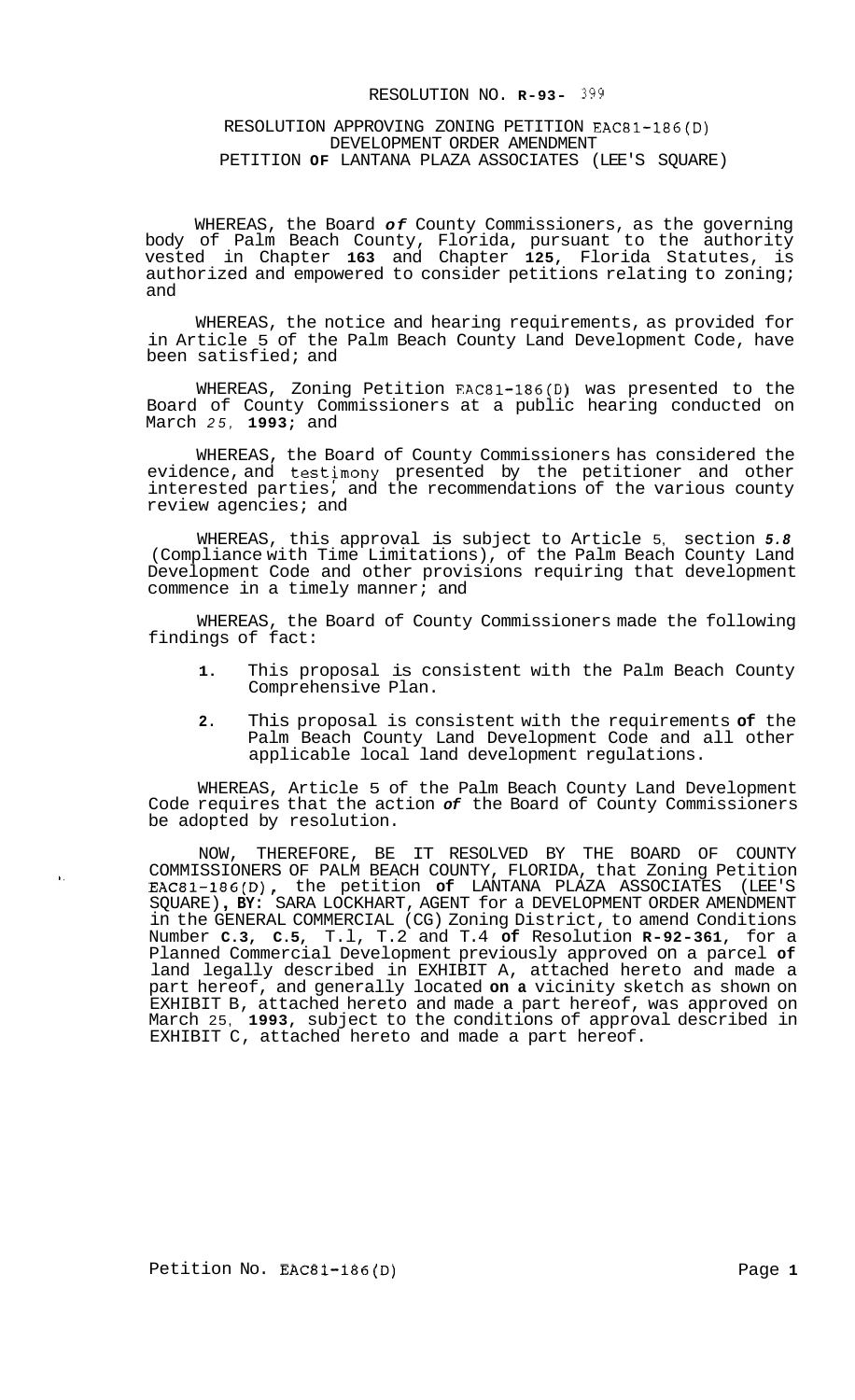Commissioner **Roberts** moved for the approval of the Resolution.

The motion was seconded by Commissioner Marcus and, upon being put to **a** vote, the vote was as **follows:** 

| Mary McCarty, Chair<br>Burt Aaronson | $Ay_{\theta}$<br>Ay <sub>e</sub> |
|--------------------------------------|----------------------------------|
| Ken Foster                           | Ave                              |
| Maude Ford Lee                       | Absent                           |
| Karen T. Marcus                      | Aye                              |
| Warren Newell                        | Ay <sub>e</sub>                  |
| Carol A. Roberts                     | Ay <sub>e</sub>                  |
|                                      |                                  |

The Chair thereupon declared that the resolution was duly passed and adopted **this** 25th day **of** March, **1993.** 

APPROVED AS **TO** FORM **AND** LEGAL SUFFICIENCY

PALM BEACH COUNTY, FLORIDA BY ITS BOARD **OF** COUNTY COMMISSIONERS

BY: ATTORNEY

DOROTHY H. WILKEN, CLEW'. , . ' , -, ... . ,  $\mathbf{R}\mathbf{K}$  . In the set of  $\mathbf{K}$  is  $\mathbf{K}$  $\mathcal{L}_{\mathcal{F}}$  $\mathcal{M}_{\mathcal{K}}$ '! , **<sup>I</sup>** Time M. Biti  $BY:$ DEPUTY CLERK

 $\mathbf{H}$ 

**4** 

**I**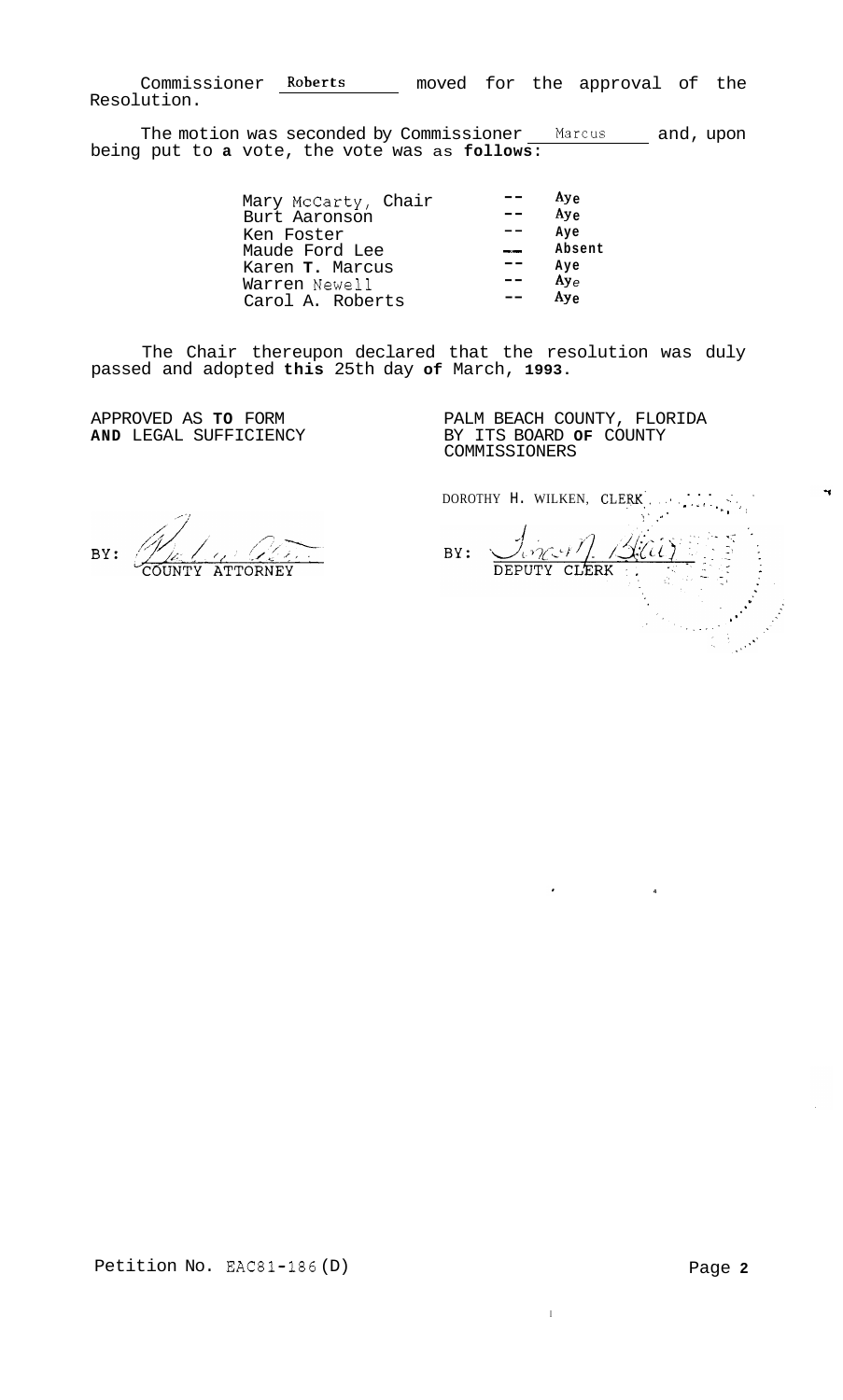#### LEGAL **DESCRIPTION**

# PARCEL "A"

A PARCEL OF LAND LYING NORTH OF LANTANA ROAD AND EAST OF JOG ROAD<br>WITHIN THE SOUTHEAST 1/4 OF SECTION 34, TOWNSHIP 44 SOUTH, RANGE<br>42 EAST, PALM BEACH COUNTY, FLORIDA AND BEING MORE PARTICULARLY DESCRIBED AS FOLLOWS:

DESCRIBED AS FOLLOWS:<br>
COMMENCING AT THE ESOTY (DEARINGS ARE DASED ON THE NORTH-BOTH<br>
SOUTH 180 27 TOR ESOTY (DEARINGS ARE DASED ON THE NORTH-SOUTHER<br>
OF NORTH 01 35 400 EAST) ALONG THE SOUTH (1HE OF 2013 CETION), A<br>
DISTA BEGINNING.

THE ABOVE DESCRIBED PARCEL CONTAINS 27.687 ACRES MORE OR LESS. - 오시아 201

HOMES OF LEE'S CROSSING PLAT NO. 9<br>PLAT BOOK 53, PAGES 164 & 165

 $\label{eq:1} \mathcal{L}(\mathcal{A}) \leq \mathcal{L}(\mathcal{A}) \leq \mathcal{L}(\mathcal{A}) \leq \mathcal{L}(\mathcal{A}) \leq \mathcal{L}(\mathcal{A}) \leq \mathcal{L}(\mathcal{A}) \leq \mathcal{L}(\mathcal{A})$ 

# DESCRIPTION

#### PARCEL "B"

A PARCEL OF LAND LYING NORTH OF LANTANA ROAD AND EAST OF JOG ROAD<br>WITHIN THE SOUTHEAST 1/4 OF SECTION 34, TOWNSHIP 44, SOUTH, RANGE<br>42 EAST, PALM BEACH COUNTY, FLORIDA AND DEING MORE PARTICULARLY

> COMMENCING AT THE SOUTH 1/4 CORNER OF SAID SECTION 34; THENCE SOUTH 88 32'09 " E <sup>A</sup> S T (DEARIEIGS **ARE** DASED ON TllE NORTH-SOUTH QUARTER SECTION LINE OF SAID SECTION 34, HAVING AN ASSUMED DEAR ING OF NORTH 01 35'40" EAST ALONG THE SOUTH LINE OF SAID ... SECTION, A DISTANCE OF 128.50 FEET; THENCE NORTH 01 2751" EAST, A<br>A DISTANCE OF 105.49 FEET; THENCE SOUTH 49 43'58" EAST, A<br>DISTANCE OF 43.87 FEET; THENCE SOUTH, 88 32'09" EAST, A DISTANCE OF 300.00 FEET;' THENCE,SOYTil,,05 <sup>117</sup>16" <sup>E</sup> AST , **A.** DISTANCE *OF* 250.29 FEET; THENCE SOldTH 86 *33* 25 E AST, **A** D[STANCE **,OF** 3117.52 FEET; THENCE SQUTH .88 .32'09" EAST, **A** DISTA,NCE *OF* 307.57 FEET; THENCE NORTH 01 *35'40''* <sup>E</sup> AST , A DISTOIICE *Ot* 230.00 FEET TO TIIE POINT OF BEGINNING, THENCE NORTH  $88.24$  20" WEST, A DISTANCE OF  $280.00$ FEET; THENCE NORTH, 01'35'40" EAST, A DISTANCE OF 655.00 FEET;<br>THENCE NORTH 43'24'20" WEST, A DISTANCE OF 130.00 : FEET;, THENCE NO~TH 88 24'20 " HEST; **A** DISTANCE OF 290.00 FEET; THENCE, N ORTH (13 *24'20"* WEST, **A** DISTANCE OF 111,83 FEET; TUENCE.NO?TH,,OI 35'40" **EASY,.'A** DISTANCE OF *259.93* FEET; TIIENCE \$OUTtl 86 '32 09 EAST; **<sup>A</sup>** DISTANCE OF 741.00 FEET; THENCE SOUTII 01 35'40" WEST. **A** DISTANCE OF 1087.61 FEET TO THE POINT OF BEGINNING.

THE ADOVE DESCRIBED CARCEL CONTAINS 10.512 ACRES MORE OR 15SS. **L,** (. ' 'I **Y** 

o Ving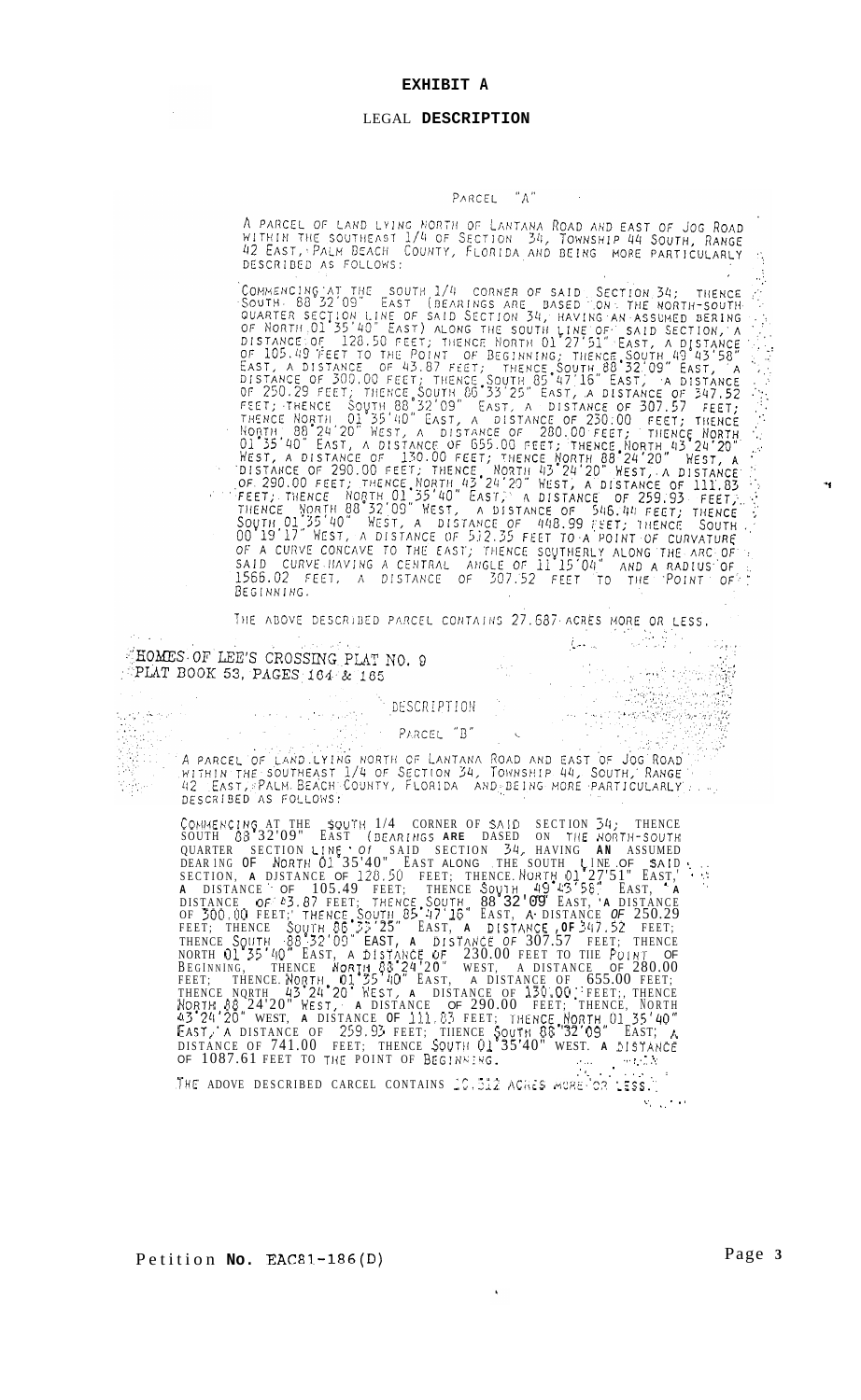# DESCR!PTION

#### **OVERALL**

*A* PARCEL OF LAND LY!NG NORTH OF LANTANA ROAD 'AND EAST OF JOG ROAD WITHIN THE SOUTHEAST 1/11 OF SECTION 34, IOWNSHIP 44 SOUTH, RANGE 42 EAST AND DEING MORE PARTICULARLY DESCRIBED AS FOLLOWS: ' '.

:. . **,i'** ' ~C.OkiMENdlN~ AT "THE. SOUTiI l/G CORNER *01:* SAID .SECTION(.34; '.,THENCE .:, SOUTH 88 32 09". EAST (BEARING ARE DASED ON ITHE.:NORTH-SOU

 $\bar{\Gamma}^{-1}$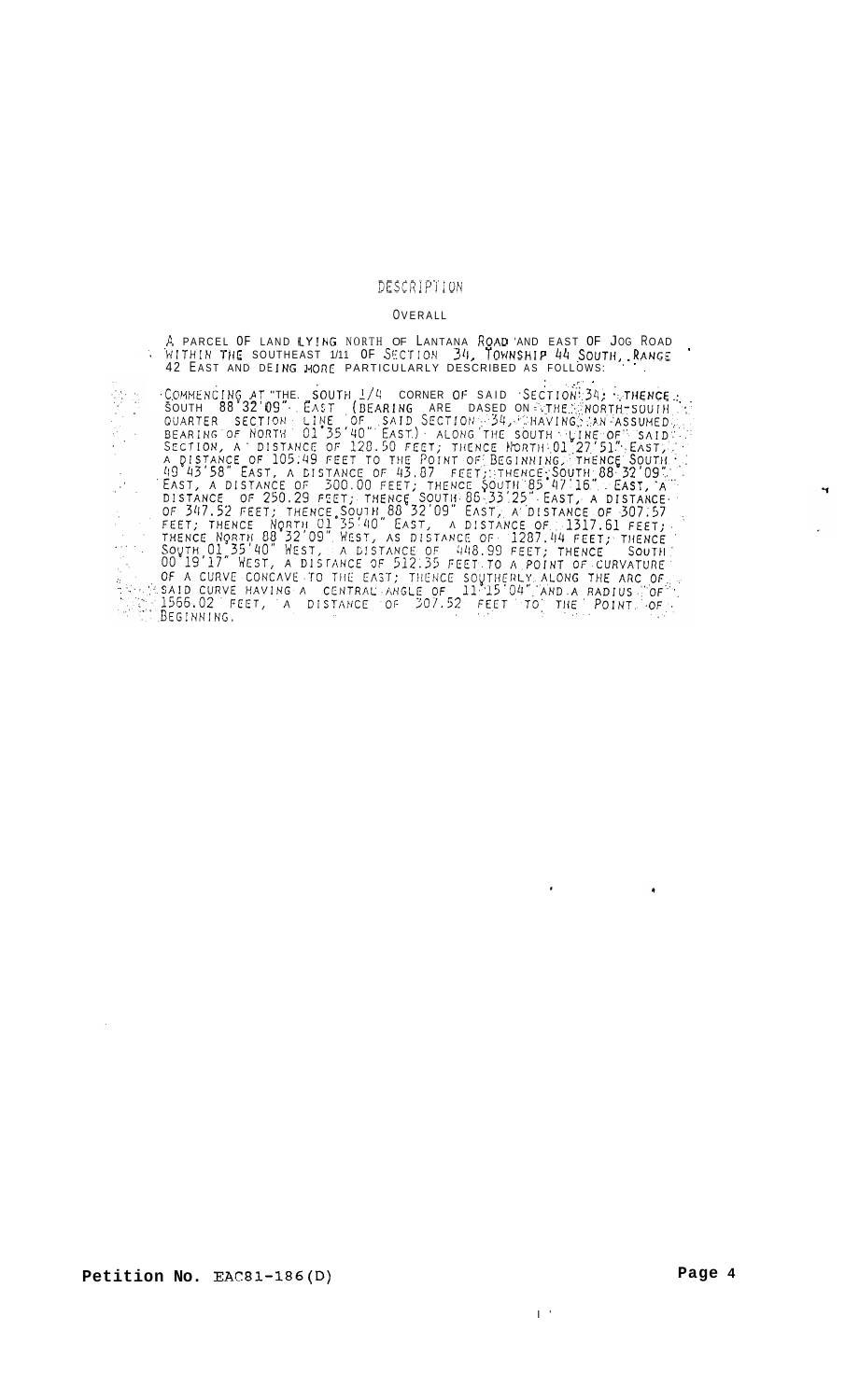# **EXHIBIT** B

# VICINITY SKETCH



I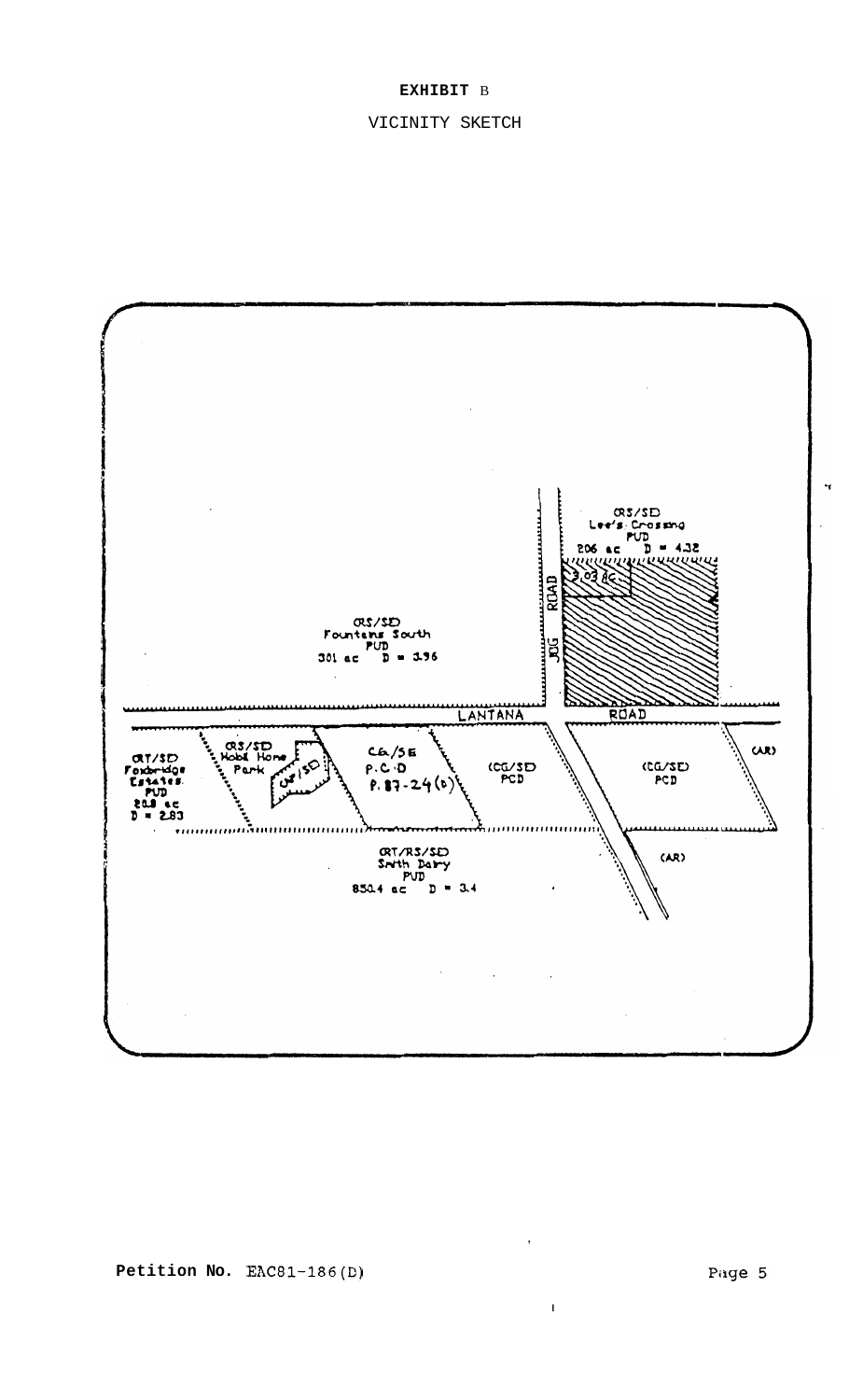#### EXHIBIT C

#### CONDITIONS **OF** APPROVAL

#### A. STANDARD CONDITIONS

1. Condition A.l. **of** Resolution R-91-592, Petition 81- 186(A), which stated:

**The petitioner shall comply with all previous conditions of approval, and all prior time certain conditions, unless expressly modified herein.** 

Was deleted by Condition A.l. of Resolution R-92-361, Petition  $81 - 186$  (C).

- **2. The site plan shall be amended to indicate compliiknce with all minimum property development regulations and land development requirements of Palm Beach Cou:ity.**  Previously Condition A.2. of Resolution R-91-592, Petition 81-186 (A) and Condition A. 2. of Resolution R-92-361, Petition 81-186(C).
- 3. Development of the site is limited to the uses and site design shown on the site plan approved by the Board of County Commissioners (Exhibit No. 64) unless the proposed **use or design changes are permitted pursuant** *to* **Sec,:ion 402.7 (E)2 (b) (Site Plan Review Committee Powers and Standards of Review) and/or required by conditions; of approval.** Previously Condition A. 3. **of** Resolution R,-91- 592, Petition 81-186(A) and Condition A.3. of Resolution R-92-361, Petition 81-186(C).
- 4. Condition A.4. **of** Resolution R-92-361, Petition 81- 186(C), which currently states:

**The petitioner shall submit an application to the i3ite Plan Review Committee for the certification of the site plan approved by the Board of County Commissioners for this petition prior to February 1, 1992.** 

Is hereby amended to state:

The petitioner shall submit an application to the Development Review Committee for the certification of **a**  revised site plan for this petition prior to Octobe:: 1, 1993.

- **B.** AUTO SERVICE STATION (NO REPAIR)
	- 1. The convenience store shall be limited to a maximun of **750 square feet in total gross floor area.** Previously Condition B. **1. of** Resolution R-91-592, Petition 81-181; **(A)**  and Condition B.l. of Resolution R-92-361, Petition 81- 186 (C) .
	- 2. **Prior to site plan certification, the site plan shall be amended to indicate the location** *of* **the car 1rash facility.** Previously Condition B.2. of Resolution Re91-592, Petition 81-186(A) and Condition B.2. of Resolution R-92-361, Petition 81-186(C).
	- 3. **Prior to site plan certification, the site plan shall be amended to indicate the location of a receptacle for the storage and disposal of trash and garbage (i.e. dumps\*;er) adjacent to the auto service station.** Previollsly Condition **B.** 3. of Resolution R-91-592, Petition 81-181, **(A)**  and Condition B.3. of Resolution R-92-361, Petition 81- 186(C).

Petition **No. EAC81-186(D)** Packers Packers Packers Packers Packers Packers Packers Packers Packers Packers Packers A

**4** 

 $\mathbf{r}$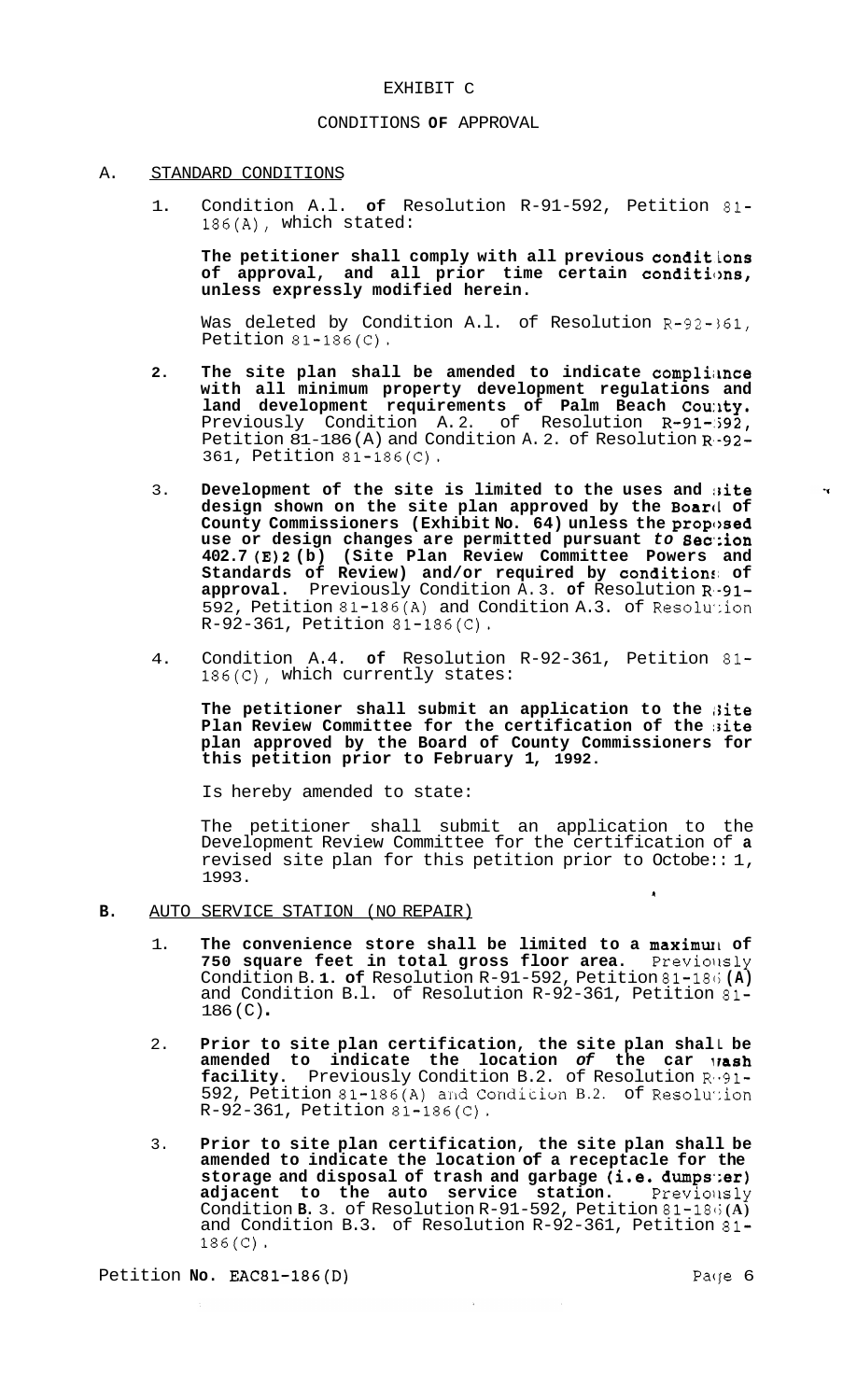- **4. There shall be no repair or maintenance of vehicles on site.** Previously Condition **B.4. of** Resolution R-91-532, Petition 81-186(A) and Condition **B.4.** *of* Resolution R-32- 361, Petition 81-186(C).
- 5. **No outside storage of disassembled vehicles, or parts thereof, shall be permitted on site.** Previously Condition B.5. **of** Resolution R-91-592, Petition 81-186(A) and Condition B.5. **of** Resolution R-92-361, Petition 51- 186 (C) .
- 6. **Prior to site plan certification, the site plan shall be amended to indicate facilities for the provision of air and water for minor vehicle maintenance. The owner of the service station facility shall provide air and water for minor vehicle maintenance to the public at no charge.**  Previously Condition B.6. **of** Resolution R-91-592, Petition 81-186 (A) and Condition **B.** 6. *of* Resolution R-92- 361, Petition 81-186(C).
- **7. A minimum of fifteen percent (15%) of the gross paved area of the gas station out-parcel shall be devoted to interior landscaping. If the landscaped area is move<, to the perimeter of the out-parcel, it shall be designed as an integral part of the adjacent landscape buffers. In addition, one (1) native canopy tree shall be planted in the adjacent interior landscape areas for each 250 sqtare**  feet of paved vehicular use area. Previously Condition B.7. **of** Resolution R-91-592, Petition 81-186(A) and Condition **B.7. of** Resolution R-92-361, Petition 81-  $186 (C)$ .
- **8. The car wash facility shall utilize a 100% wz.ter recycling system.** Previously Condition B.8. *of*  Resolution  $R-92-361$ , Petition  $81-186$  (C).
- $\mathcal{C}$ . BUILDING AND SITE DESIGN
	- 1. **The minimum setback for all structures adjacent to residential areas shall be twenty five (25) foet.** Previously Condition C. **1. of** R-91-592, Petition 81-18(; (A) and Condition C.l. **of** Resolution R-92-361, Petition 81-  $186 (C)$ .
	- 2. Receptacles for the storage and disposal of trash,<br>garbage or vegetation (i.e. dumpsters) shall not be located within seventy-five (75) feet of the nortle or **east property lines.** Previously Condition C.2. **of** R--91- 592, Petition 81-186(A) and Condition C.2. **of** Reso1u':ion R-92-361, Petition 81-186(C).
	- 3. Condition C.3. **of** Resolution R-92-361, Petition **81-**  <sup>186</sup>**(C)** , previously Condition C. **3. of** Resolution R-91- 592, Petition 81-186(A), which states:

**All areas or receptacles for the storage and disposal of**  trash, garbage or vegetation (i.e. dumpsters) shall be **screened by an enclosure constructed of brick, decorative concrete, other decorative masonry consistent with the architectural character of the development, or comparsble wood or steel. The open end of the enclosure shall have an obscure opaque gate. All exterior sides, except the open end, shall be landscaped with thirty-six (36) inch high shrubs and hedges planted at two (2) foot intervals. This provision shall not apply to litter containers provided for the convenience of pedestrians.** 

 $\mathbf{I}$ 

**Is** hereby amended to state:

Petition No. EAC81-186(D) Page 7

 $\label{eq:2} \frac{1}{\sqrt{2}}\sum_{i=1}^n\frac{1}{\sqrt{2}}\sum_{i=1}^n\frac{1}{\sqrt{2}}\sum_{i=1}^n\frac{1}{\sqrt{2}}\sum_{i=1}^n\frac{1}{\sqrt{2}}\sum_{i=1}^n\frac{1}{\sqrt{2}}\sum_{i=1}^n\frac{1}{\sqrt{2}}\sum_{i=1}^n\frac{1}{\sqrt{2}}\sum_{i=1}^n\frac{1}{\sqrt{2}}\sum_{i=1}^n\frac{1}{\sqrt{2}}\sum_{i=1}^n\frac{1}{\sqrt{2}}\sum_{i=1}^n\frac{1$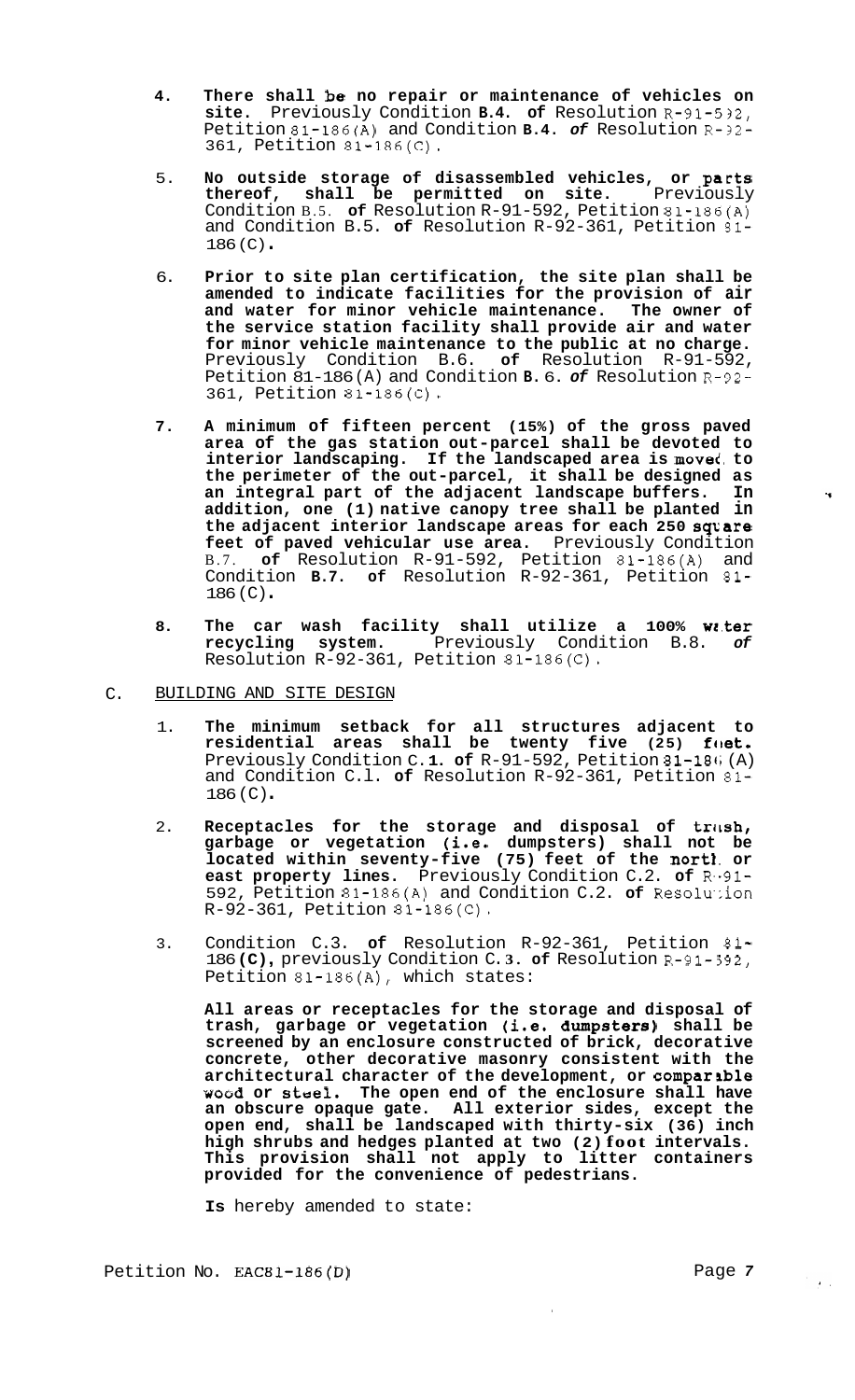All areas or receptacles for the storage and disposal of<br>trash, garbage or vegetation (dumpsters only) shall be trash, garbage or vegetation (dumpsters only) shall screened by an enclosure constructed **of** brick, decora1:ive concrete, other decorative masonry consistent with the architectural character of the development, or comparable wood or steel. The open end of the enclosure shall ]lave an obscure opaque gate. All exterior sides, except the open end, shall be landscaped with thirty-six (36) anch high **shrubs** and hedges planted at two (2) foot intervals, or an alternative acceptable to the Zoning Direc1:or. This provision shall not apply to litter contailiers provided for the convenience of pedestrians.

- **4. The maximum height, from grade to roof line, for all structures** shall not exceed thirty-five (35)  $f$ **(et.** Previously Condition C. **4.** of Resolution R-91-!;92, Petition 81-186 **(A)** and Condition C. **4. of** Resolution R-.92- 361, Petition 81-186(C).
- 5. Condition C.5. **of** Resolution R-92-361, Petition 81- 186(C), previously Condition C.5. of Resolution R-91-!192, Petition 81-186(A), which states:

### **All mechanical equipment shall be roof mounted and screened from view on all sides in a manner consis1;ent with the color and character of the principle structu::e.**

**Is** hereby amended to state:

All mechanical equipment in the CSH zoned portion of the subject property shall be roof mounted and screened irom view on all sides in a manner consistent with the color and character **of** the principle structure.

All mechanical equipment associated with the main re1:ail center in the CG zoned portion of the subject proparty only shall be roof mounted and screened from view ancl/or painted on all sides in a manner consistent with the color and character of the principle structure.

All mechanical equipment associated with the five (5) out parcels in the CG zoned portion of the subject property shall be roof mounted and screened from view on all s:.des in **a** manner consistent with the color and charactel' **of**  the principle structure.

- 6. All structures shall have a similar architectural **treatment on all sides.** Previously Condition C.6, of Resolution R-91-592, Petition 81-186 (A) and Condi':ion C.6. of Resolution R-92-361, Petition 81-186(C).
- 7. **Prior to site plan certification, the site plan shall be amended to indicate pedestrian access to the shopljing center from the east. Access shall be provided through the shopping center at a convenient location. Pathlrays across paved vehicular us8 areas shall be stripped and marked with an above grade sign. Sidewalks shall be installed within landscaped areas and adjacent to vehicular use areas where necessary.** Previously vehicular use areas where necessary. Previously Condition C.7. of Resolution R-91-592, Petition 81-181; (A) and Condition C.7. of Resolution R-92-361, Petition 81-186(C).
- 8. **Prior to site plan certification, the site plan shall be amended to reflect the location of shopping cart sto::age and retrieval areas within the parking areas adjacent to the shopping center.** Previously Condition C.8. **of**  Resolution R-91-592, Petition 81-186(A) and Condi,:ion C.8. **of** Resolution R-92-361, Petition 81-186(C).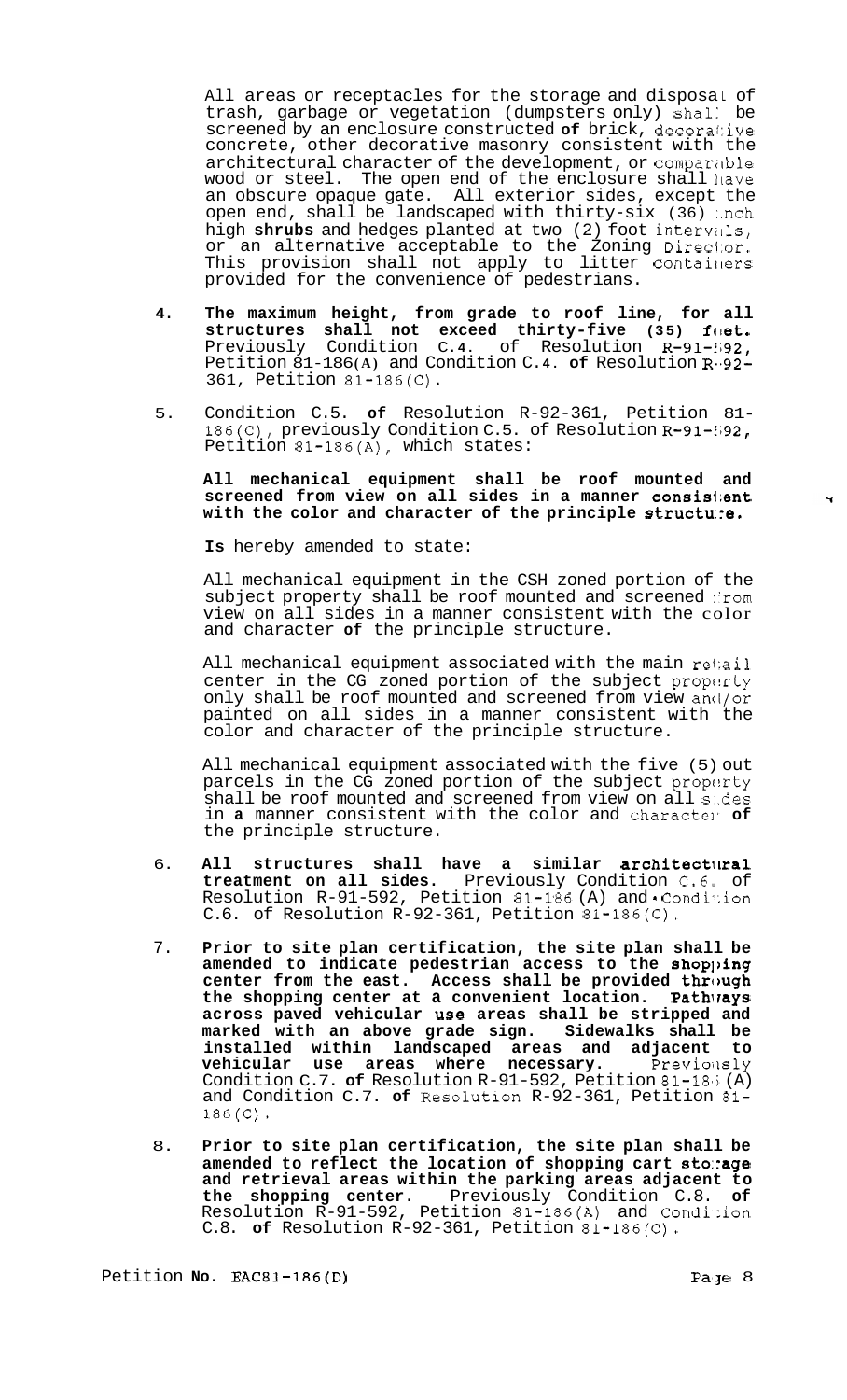- **9. All out-parcels shall be no less than 3/4 acre in size.**  Previously Condition C.9. **of** Resolution R-91-532, Petition 81-186(A) and Condition C.9. **of** Resolution R-32- 361, Petition 81-186(C').
- **10.** Condition C.10. **of** Resolution R-91-592, Petition 81- 186(A), which stated:

**Reasonable precautions shall be taken during construction on the site to insure that fugitive particulates (dust particles) do not become a nuisance to neighboring properties.** 

Was deleted **by** Condition C.10. **of** Resolution R-92-361, Petition 81-186 (C) .

**11.** Condition No. 12 **of** Resolution **No.** R-81-1623, Zoring Petition 81-186, which stated:

**Petitioner shall preserve significant vegetation along the eastern property line.** 

Was deleted by Condition C.11. of Resolution R-92-161, Petition  $81 - 186$  (C).

- 12. Proposed loading zones shall be screened with wing Walls **and mechanical equipment shall be roof-mounted and screened with solid barriers.** Previously Condition **No.**  13 of Resolution R-81-1623, Petition 81-186 and Condition C.12. **of** Resolution R-92-361, Petition 81-186(C).
- **13. Development shall be limited to Phase I as shown on the approved site plan until additional commitments for**  utility capacity are submitted to the Health Department. Previously Condition **No.** 14 **of** Resolution R-81-1523, Zoning Petition **81-186** and Condition C.13. **of** Resolu-ion R-92-361, Petition 81-186(C).
- 14. **Total gross floor area shall be limited to a maximun of 369,073 square feet. Additional square feet ma]' be allowed in accordance with Zoning Code Section 40 2.7.**  Previously Condition C.14. *of* Resolution R-92-361, Petition 81-186 (C) .
- **15. Prior to site plan certification, the petitioner shall amend the site plan to indicate: all phase lines; modification and improvement of the proposed pedestrian walkway path specifically delineated on the proposed site plan. The pedestrian walkway shall be a minimum of five**  (5) feet in width located adjacent , to the south side of **the food store, subject to Zoning and Engineering approval.** Previously Condition **C.15. of** Resolution F-92- 361, Petition 81-186 (C) .
- **D.** CONCURRENCY
	- **1. This project has a Concurrency Exemption** *for* **333,900**  square feet of retail use. The petitioner has secured a **Concurrency Equivalency Determination showing that the**  uses and increased square footage included in this **petition generate the same or lower impacts a8 were included on the Certificate** *for* **Concurrency Exempl.ian. This Concurrency Equivalency Determination has been**  approved by the Director of Planning, Dennis Folt<sub>7</sub>, to **allow an additional 37,900 square feet to be addtd to this site for use as a large scale building supply rltore (with garden center) ONLY. This square footage ma:' not be converted for any other use, other than a large rlcale building supply store. If it is not used for this purpose, the site plan must be modified to show the**  reduction of 37,900 square feet. Previously Cond.tion D.l. **of** Resolution R-92-361, Petition 81-186(C).

1

 $\mathbf{q}$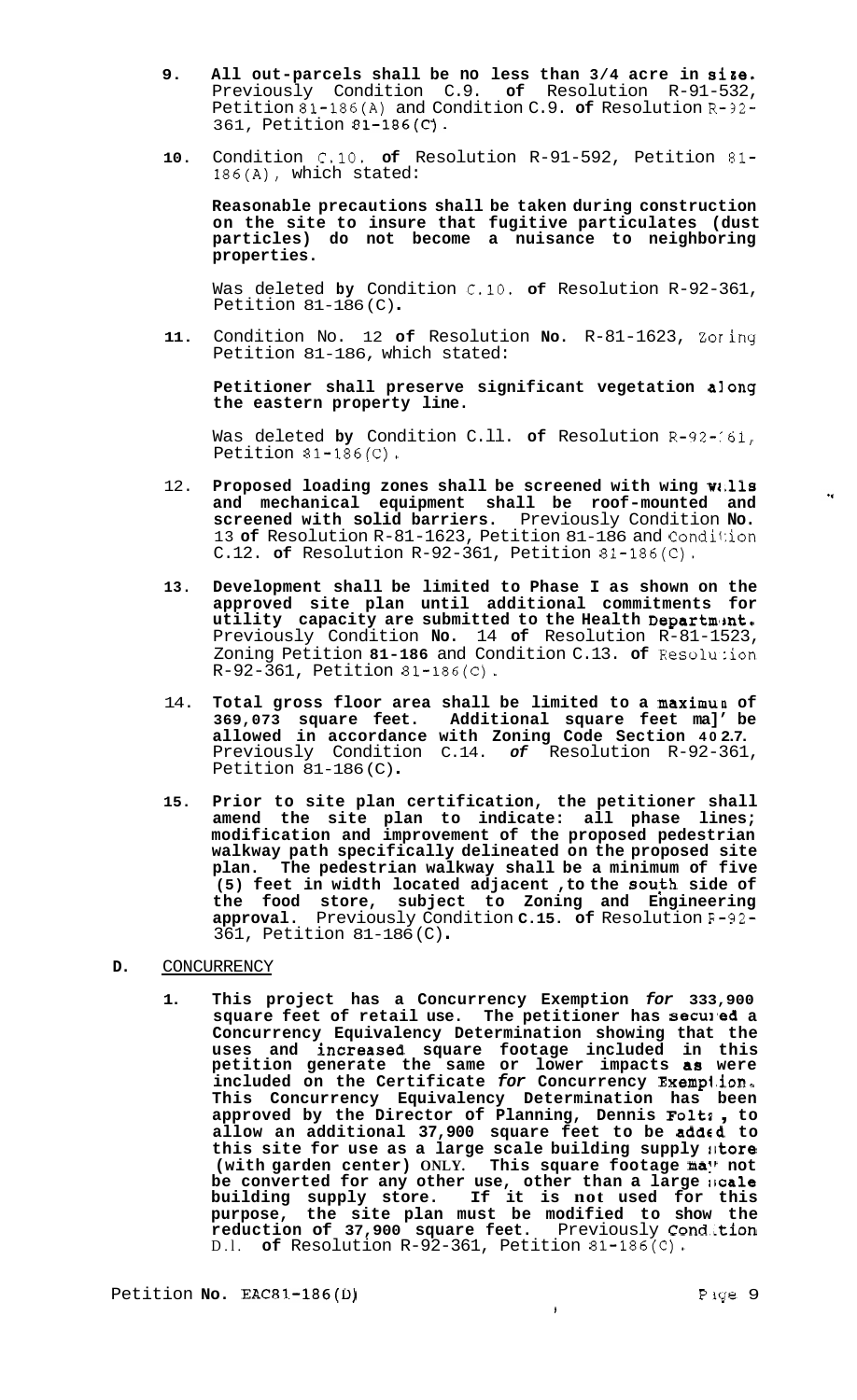#### E. ENGINEERING

- 1. Condition Nos. 1 5 of Resolution R-81-1623, Petition 81-186, **which** stated: <sup>~</sup>
	- **1. Petitioner shall convey to Palm Beach County wi <sup>1</sup>:hin ninety (90) days of Special Exception approval** 
		- **a. 54 feet from centerline for the ultiilate right-of-way for Lantana Road.**
		- **b. 80 feet from centerline for the ultillate right-of-way for Jog Road.**
	- **2. Prior to the issuance of any certificate of occupancy for phases I and 11:** 
		- **a. Construct Lantana Road as a four lane meclian divided section (including sidewalks of a pedestrian/bicycle path) from the proje(:t's east property line to 300' west of Jog ]Load with the appropriate tapers as approved by the County Engineer.**
		- **b. Construct at the intersection of Lantana ]Load and Jog Road:**

**a. left turn land, east approach b. left turn lane, west approach c. left turn lane, south approach d. left turn lane, north approach** 

- **c. Construct at the project's east and micldle turnouts and Lantana Road a left turn Lme, west approach**
- **3. Prior to the issuance of a building permit for phase I11 (anything over 110,000 sq. ft.) ob;ain the necessary right of way at the southeast and southwest corners of the intersection of Lan:ana Road and Jog Road per the alignment provided by the County Engineer.**
- **4. Concurrent with or prior to the issuance cf a building permit for phase I11 (anything >ver**  110,000 sq. ft.) provide the County Engineer with **the construction plans and surety bond for Jog goad as a four lane median divided section (incluling sidewalks or a pedestrian/bicycle path) from the project's north property line to** *300',* **soutl of Lantana Road with appropriate tapers as approved by the County Engineer.**
- **5. Prior to the issuance of a certificate of occupmcy for phase I11 (anything over 110,000 sq. Et.) construct:** 
	- **a. Jog Road as a four lane median divided section (including sidewalks or a pedestrian/bicycle path) from the project's north property Line to 300' south of Lantana Road with appropriate**  tapers as *irrested* by the County Engineer.
	- **b. At the intersection of Jog Road and the project's north and middle entrances:** 
		- **a. left turn lane, north approach b. right turn lane, south approach.**

Were deleted **by** Condition E.l. *of* Resolution R-92-361, Petition 81-186 (C) .

Petition **No.** EAC81-186(D) Petition **Page 10**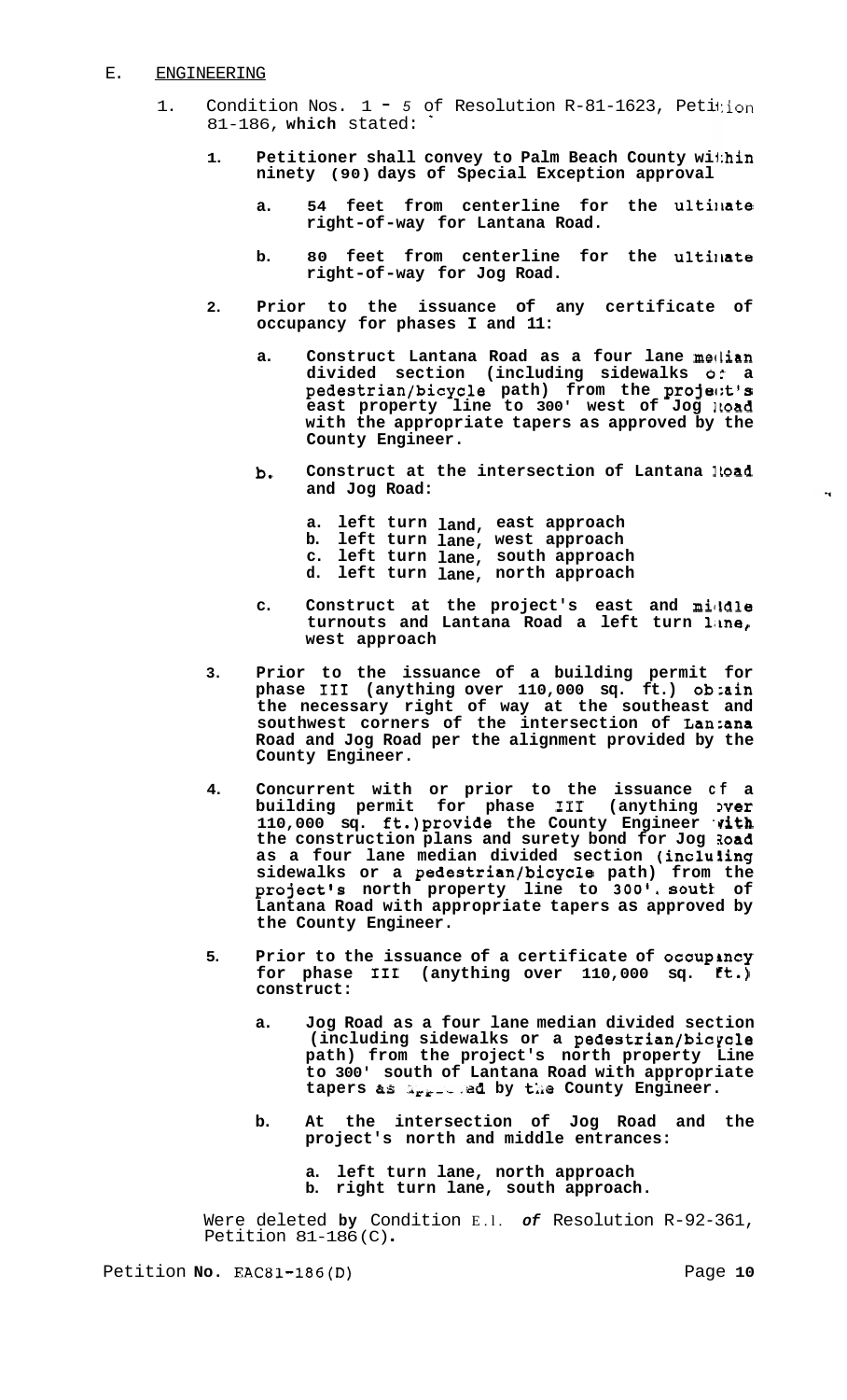- 2. **Install signalization, when warranted as determined by the County Engineer, at the project's east turnout and Lantana Road, but in no. event shall it be later than iive (5) years from the issuance of the last certificate of occupancy.** Previously Condition **No.** 6 **of** Resolutior R- 81-1623, Petition 81-186 and Condition E. 1. **of** Resolution R-92-361, Petition 81-186(C).
- **3.** Condition **Nos.** *7*  <sup>11</sup>**of** Resolution R-81-1623, Petition 81-186, which stated:
	- 7. Should "others" do any or all of the construct ion **listed above in conditions 3 61 4, then this petitioner shall contribute a proportionate slare of the impact fee for all buildings above the fjrst Road, done by this developer, be less than the impact fee for all buildings above the fjrst 110,000 sq. ft., this petitioner shall pay the difference as an impact fee. 110,000 sq. ft. Should the construction of Jog**
	- *8.* **petitioner shall not be permitted to Construct the south turnout onto Jog Road until such time as Jog Road is four laned to this project's north proparty line.**
	- **9. Petitioner shall construct One Hundred Eighty- one Thousand, Five Hundred and Twelve Dollars (\$181,512.00) toward the cost of meeting 1 his project's direct and identifiable traffic impaci: at**  the time of issuance of the building permit(s). **Credit against the impact fee shall be applied**  toward the construction of Lantana Road as a four**lane section, as stated in Condition No. 2A, per the County Engineer's approval. Additionally the pro-rata share for the remainder of the impact fee for the construction on Jog Road, not incluc,ing turn lanes, which may be done by other than l.his petitioner shall be calculated on the basis of the proportion of the amount divided by the sqllare footage remaining. In the event the intersecl.ion of Jog Road and Lantana Road is constructed pl-ior to Phases 3, 4 and 5, then this petitioner sllall pay the pro-rata share based on \$500./1,000 sq. ft. up to the overall total of \$181,512.00, wl~ich**   $over all total would include the certified cost$ **estimate for the petitioner's construction on Lantana Road as required in Condition No. 2A above.**
	- **10. The developer will take reasonable precaut:.ons during the development of this project to in!lure**  that fugitive particulates (dust particles) : rom **this project do not become a nuisance to neighboring properties.**
	- 11. The developer will take necessary precautions to insure there will be no pollutant ruo-off from *this* project to adjacent or nearby surface waters.

Were deleted by Condition E.3. cf Resolution R-92-361, Petition 81-186 (C) .

 $\sim$  1

**4. The Developer shall provide discharge control and**  treatment for the storm-water runoff in accordance *vith* all applicable agency requirements in effect at the :ine of the permit application. However, at a minimum, this **development shall retain on-site the storm-water ru:loff**  generated by a three (3) year-one (1) hour storm with a **total rainfall of 3 inches as required by the Pe::mit**  Section, Land Development Division. In the event :hat **the subject site abuts a Department of Transporta.:ion**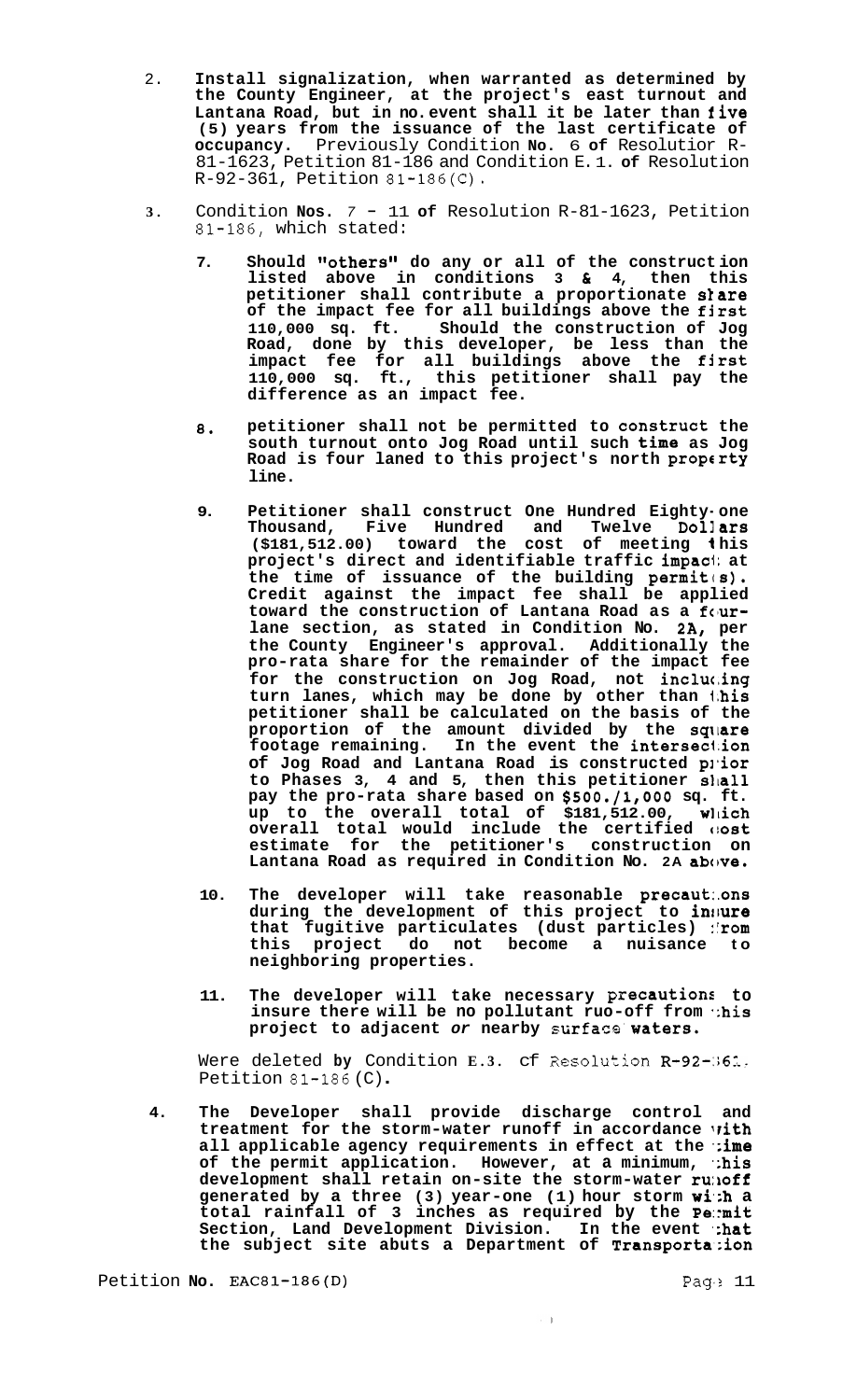**maintained roadway, concurrent approval from the Floxida Department of Transportation will also be required. The drainage system shall be maintained in an acceptable condition as approved by the County Engineer. In the event that the drainage system is not adequately maintained as determined by the County Engineer, this matter will be referred to the Code Enforcement Board for enforcement.** Previously Condition E.l. **of** Resolutioll R- 91-592, Petition 81-186(A) and Condition E.4. **of**  Resolution R-92-361, Petition 81-186(C).

- 5. **The Developer shall design the drainage system such I hat**  drainage from those areas which may contain hazardous or **undesirable waste shall be separate from storm-wz,ter runoff from the remainder** *of* **the site.** Previolsly Condition E. 2. **of** Resolution R-91-592, Petition 81-,186 **(A),** and Condition E.5. **of** Resolution R-92-361, Petii.ion 81-186 (C) .
- **6. Prior to August 1, 1991, or prior to the issuance of the first Building Permit, whichever shall first occur, the property owner shall convey to Palm Beach County Roaclway**  Production Division by road right-of-way warranty **(leed for the construction of a right turn lane on:** 
	- a. Jog Road and the project's main entrance 700 : eet **north of Lantana Road;**
	- **b. Lantana Road at the project's main entrance 400 feet east of Jog Road.**

**This right of way shall be a minimum of 150 feet in**  storage length, twelve feet in width and a taper length **of 180 feet.** Previously Condition E.3. **of** Resolutiol R- 91-592, Petition 81-186 **(A)** and Condition E.6. **of**  Resolution R-92-361, Petition 81-186(C).

- **7. The Property owner shall construct a right turn lans on Jog Road and the project's main entrance and on Lancana Road** *at* **the project's main entrance concurrent with onsite paving and drainage improvements. Construction shall be completed prior to the issuance of the first Certificate of Occupancy,** Previously Condition E.4. **of**  Resolution R-91-592, Petition 81-186 **(A)** and Condition E.7. **of** Resolution R-92-361, Petition 81-186(C).
- **8. The property owner shall pay a Fair Share Fee in the amount and manner required by the "Fair Share Contribution for Road Improvements Ordinance'' as it**  presently exists or as it may from time to time be **amended. The Fair Share Fee for this project at the time of the Building Permit presently is \$592,295.00 (10,769 trips X \$55.00 per trip). Credit for previous ro@d work done by the developer for his participation in the Jog Road/Lantana Road improvements shall be considered and approved as determined by the County Engineer.**  Previously Condition **E.** 5. **of** Resolution R-91-592, Petition 81-186 **(A)** and Condition E.8. **of Resoluticn** R-92-361, Petition 81-186(C).
- **9. Prior to issuance of any building permits, developer shall provide** *to* **County a boundary plat, including all access points, present and future, for said parcel and referencing the Unity of Control Covenants. All review**  *of* **site plans and/or master plan shall be through the Site Plan Review Committee.** Previously Condition **E.** (i. **of**  Resolution R-91-592, Petition 81-186 (A) and Condj tion E.9. **of** Resolution R-92-361, Petition 81-186(C).

 $\chi=1$ 

Petition **No.** EAC81-186(D) **Pacje 12** 

 $\mathbf{r}_\P$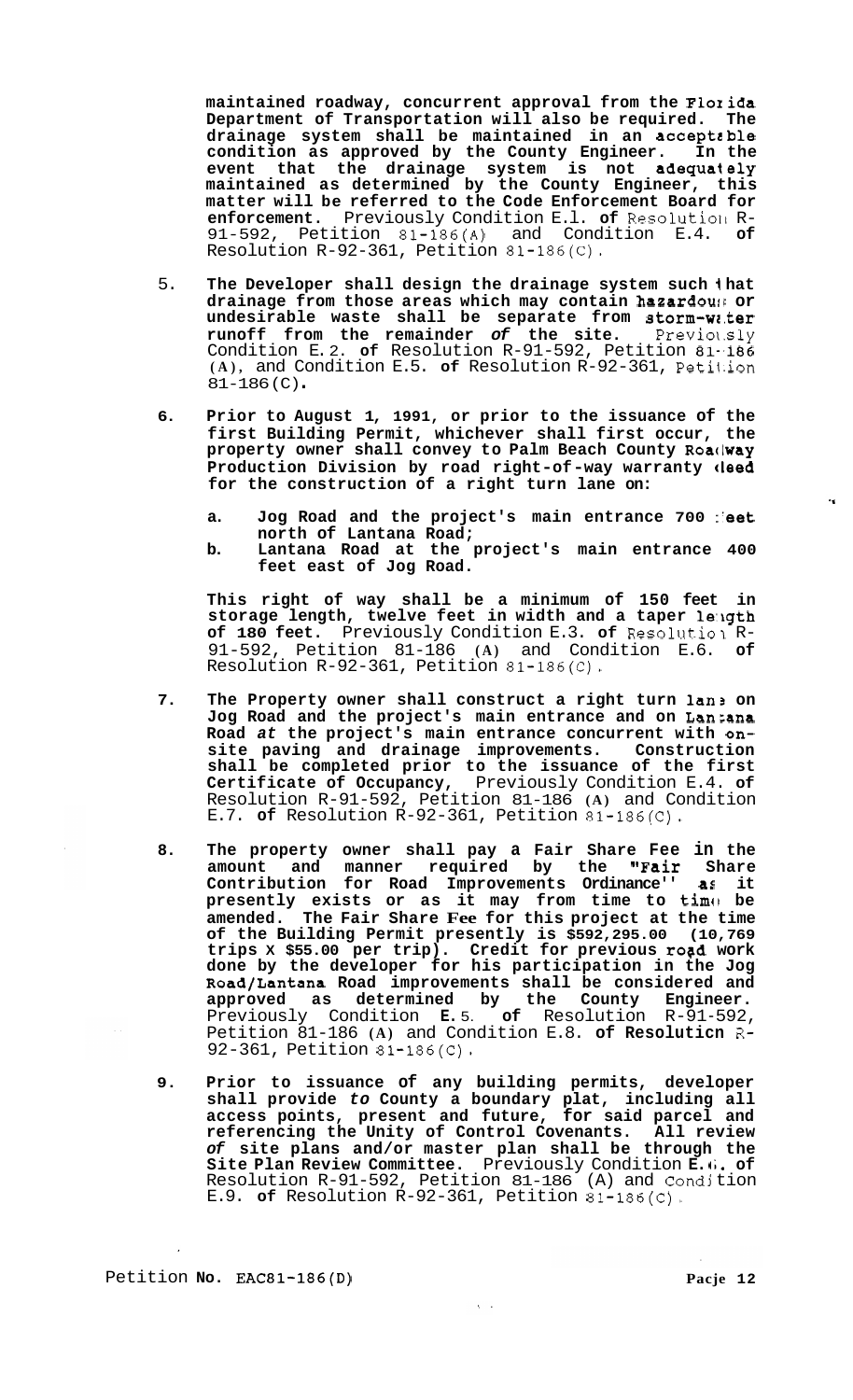- **10. Prior to the issuance of a building permit for the aain**  center, the property owner shall convey one (1) **pedestrian access easement along the east property line**  between this parcel and Lee's Crossing PUD. The e**xact location of this pedestrian access easement shall be approved by the County Engineer and shown on the apprcved site plan. The property owner shall complete the construction of all pathways from this proposed PlaIned Commercial Development to the east prior to the issurnce of a Certificate of Occupancy for the main ceni er.**  Previously Condition E. *7.* **of** Resolution R-91-E 92, Petition 81-186(A) and Condition E.lO. **of** Resolutior. R-92-361, Petition 81-186(C).
- **11. Detailed signing and striping plans shall be approve(\ by**  the Traffic Division prior to the issuance of a building **permit for the main center.** Previously Condition E.8, **of**  Resolution R-91-592, Petition 81-186(A) and Condi1.ion E.ll. **of** Resolution R-92-361, Petition 81-186(C).
- 12. **Prior to site plan certification, the applicant shall amend the site plan to indicate the new location of the median break on Jog Road. The location and construc4:ion**  date shall be approved by Engineering. Previously Condition E.12. **of** Resolution R-92-361, Petition 81- 186 (C) .
- F. DAY CARE CENTER
	- **1. The day care center shall be limited to a maximum of 100 students and** *5,000* **square feet of floor area.** Previo.lsly Condition **D.** 1. **of** Resolution R-91-592, Petition 81-18 ;(A) and Condition F.l. **of** Resolution R-92-361, Petition 81- 186 (C) .
	- **2. Prior to site plan certification, the site plan shall be amended to indicate three (3) drop-off stalls in the adjacent parking area. Each stall shall be a minimun of**  twelve (12) feet in width by twenty (20) feet in lenjth. Previously Condition **D.** 2. **of** Resolution R-91-592, Petition 81-186 (A) and Condition F. 2. **of** Resolution R-92- 361, Petition 81-186(C).
	- **3. Prior to site plan certification, the site plan shall be amended to indicate stripped cross walks between the day care facility and the parking area. All cross walks shall be marked with an above grade sign.** Previously Condition D.3. **of** Resolution R-91-592, Petition  $81 - 186(A)$ and Condition F.3. **of** Resolution R-92-361, Petition 81- 186(C).
	- **4. The outdoor activity area shall have a minimum area of 7,500 square feet and shall be screened by a six (6) foot high wood fence. The exterior side of the fence shall be landscaped with twelve (12) foot tall high native canopy trees planted no more than thirty (30) feet on centel and thirty-six (36) inch high shrubs or hedge material planted twenty-four (24) inches on center.** Previcusly Condition **D. 4. of** Resolution R-91-592, Petition 81-1€ 6 **(A)**  and Condition **F.4. of** Resolution R-92-361, Petitior 81- 186(C).
	- 5. One twelve (12) foot high native canopy tree per stven**hundred fifty (750) square feet of outdoor activity area shall be provided. All trees required by this condition shall be planted within the interior of the oul'door activity area and in compliance with** *HRS* **requiremmts.**  Previously Condition **D.** 5. of Resolution R-91-592, Petition 81-186(A) and Condition F.5. **of** Resolution 1:-92- 361, Petition 81-186(C).

 $\bar{V}$ 

**Petition** *No.* EAC81-186(D) **Page 13** 

 $\mathbf{z}^{(i)}$  ,

 $\mathcal{A}$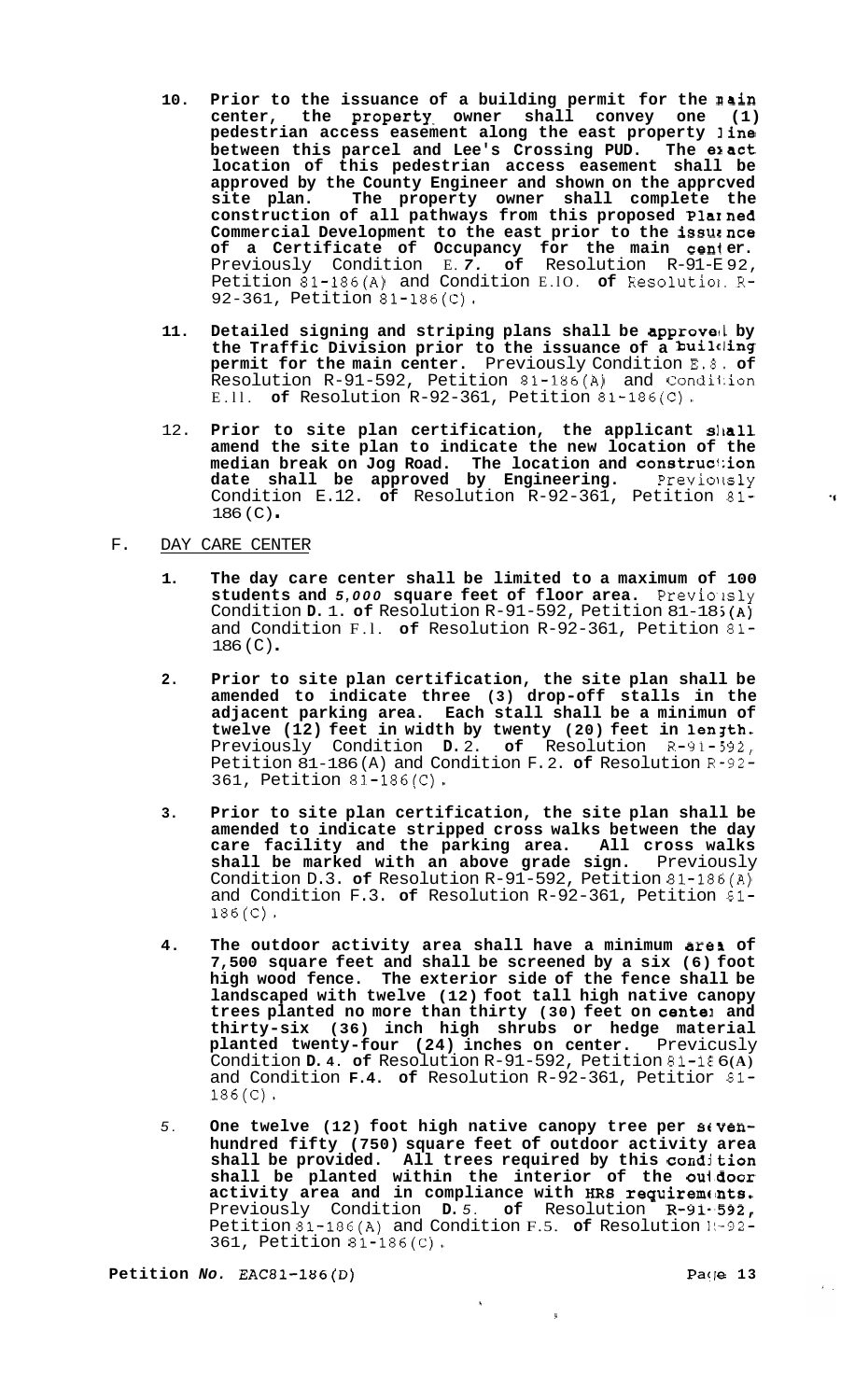#### G. ENVIRONMENTAL RESOURCE MANAGEMENT

- 1. Secondary containment for stored Regulated Substances fuels, oils, solvents, or other hazardous chemicals  $\cdot$  is required. Environmental Resources Management Department **staff shall provide guidance on appropriate protecl ive measures.** Previously Condition **F. 1. of** Resolution **R-** 91- 592, Petition 81-186(A) and Condition G.l. **of** Resolut ion R-92-361, Petition 81-186(C).
- 2. **Plans for underground storage tanks must be signed of:: by**  the Department of Environmental Resources Management **prior to installation. The petitioner shall perform all necessary preventative measures to reduce the chanceit of contamination of the groundwater. Double walled t4,nks and piping with corrosion protection or their equiva:.ent**  shall be a part of those measures. Previously Condition **F.** 2. **of** Resolution R-91-592, Petition 81-186(A) and Condition G.2. **of** Resolution R-92-361, Petition 81- <sup>186</sup>**(C)** .

## H. HEALTH

- 1. **Generation and disposal of hazardous effluents into sanitary sewerage system shall be prohibited un Less adequate pretreatment facilities approved by the F1o::ida Department of Environmental Regulation (FDER) and Ag'ancy responsible for sewage works are constructed and use1 by**  project tenants or owners generating such effluents. Previously Condition *G.* 1. of Resolution R-91-392, Petition 81-186(A) and Condition H.l. *of* Resolution R-92- 361, Petition 81-186(C).
- 2. **Sewer service is available to the property. Therefore, no septic tank shall be permitted on the site.** Previolsly Condition G.2. **of** Resolution R-91-592, Petition 81-185(A) and Condition **H.2. of** Resolution R-92-361, Petition 81- 186 (C) .
- **3. Water service is available to the property. Therefore, no well shall be permitted on the site to provide potable water.** Previously Condition G.3. **of** Resolution R-91-592, Petition 81-186 (A) and Condition H. 3. **of** Resolution R-92- 361, Petition 81-186(C).
- 4. **The owner, occupant or tenant of the facility shall participate in an oil recycling program which insures proper re-use or disposal of waste oil.** Previcusly Condition G.4. of Resolution R-91-592, Petition 81-186(A) and Condition H.4. **of** Resolution R-92-361, Petitior 81- 186 (C) .
- **5. No portion of this project is to be approved on well and/or septic tank, existing or new. Existing septic tanks are to be abandoned in accordance with Chapter 10D-***6* **F.A.C.** Previously Condition **G.5. of** Resolution I-91- 592, Petition 81-186(A) and Condition H.5. **of** Resolttion  $R-92-361$ , Petition  $81-186(C)$ .

#### **I.** IRRIGATION OUALITY WATER

1. When irrigation quality water is available within *live*hundred (500) feet of the property, the petitioner #hall **connect to the system. The cost for connection sha'.l be borne by the property owner.** Previously Condition **H.l. of** Resolution R-91-592, Petition 81-186 **(A)** and Cond..tion **1.1. of** Resolution R-92-361, Petition 81-186(C).

 $\mathbf{r}_\mathbf{t}$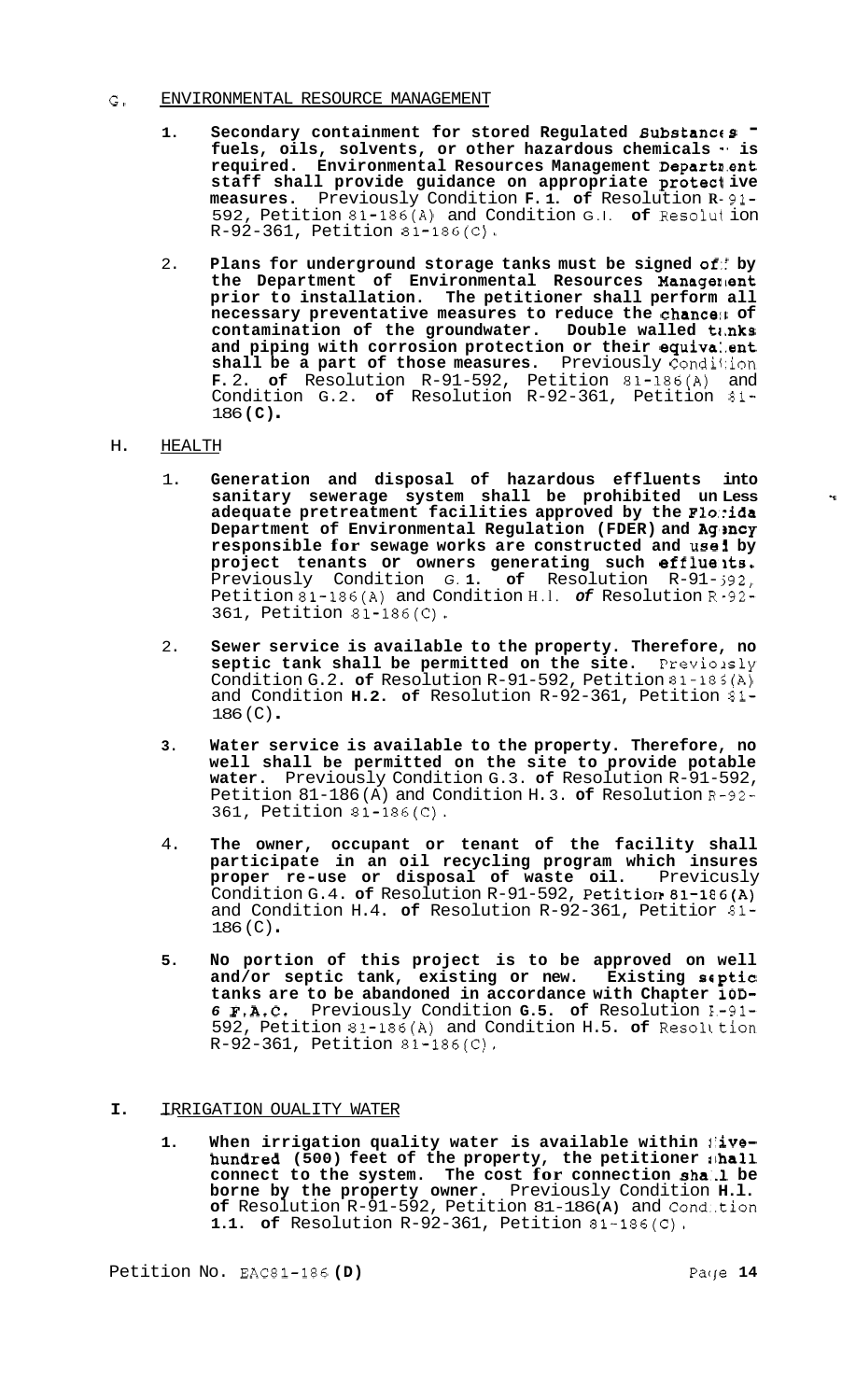## J. LANDSCAPING " GENERAL

- 1. **A twenty five (25) foot landscaped buffer strip s:la11 surround the entire perimeter of the subject prope:?ty.**  Previously Condition I.1. of Resolution  $R-91-392$ , Petition 81-186 (A) and Condition **J. 1.** of Resolution R -92- 361, Petition 81-186(C).
- 2. **Prior to site plan certification, the petitioner s'lall submit a Landscape Master Plan for review and approval by the Zoning Division. The Landscape Master Plan 8'1a11 demonstrate conformance to all Landscape (:ode requirements and conditions of approval.** Previolsly Condition 1.2. *of* Resolution R-91-592, Petition 81-18j(A) and Condition J.2. of Resolution R-92-361, Petition 81- $186 (C)$ .
- 3. **Prior to site plan certification, the landscape tabllar data on the site plan shall be revised to ref Lect conformance to minimum Landscape Code requirements and all landscape conditions.** Previously Condition 1.3. of Resolution R-91-592, Petition 81-186(A) and Condition J.3. **of** Resolution R-92-361, Petition 81-186(C).
- **4.** Conditions **1.4** and 1.5 of Resolution R-91-592, Petition 81-186(A), which stated:
	- **4.** All trees on site shall be permitted to reach and be maintained at a minimum mature height of fifteen **(15)** feet. Maintenance shall conform to Arbor Society recommended practices and Zoning 2ode requirements.
	- 5. All landscaped areas shall be fully irrigated.

Were deleted by Condition **J.4.** *of* Resolution R-92-361, Petition 81-186(C). [REASON: Code requirement]

- K. LANDSCAPING - INTERIOR
	- 1. **One landscape island, planted with a minimum of one native canopy trees or two native palm trees, and appropriate ground cover, shall be provided for every twelve (12) parking spaces utilizing 90 degree angle parking dimensions.** Previously Condition J.l. of Resolution R-91-592, Petition 81-186(A) and Condition K.l. of Resolution R-92-361, Petition 81-186(C).
	- 2. **Landscaped divider medians shall be provided between abutting rows of parking spaces utilizing 60 degree angle parking dimensions. The minimum width of this median shall be five (5) feet. One native canopy tree or two native palm trees, and appropriate ground cover, shal.1 be planted for each thirty (30) linear feet of the divider median, with a maximum spacing of sixty (60) feet on center.** Previously Condition J.2. of Resolution **F-91-**  592, Petition 81-186(A) and Condition K.2. of Resolction R-92-361, Petition 81-186(C).
	- 3. **Landscaped terminal islands shall be provided for all rows of parking.** Previously Condition J.3. **of** Resolt tion R-91-592, Petition *PI-:-3-5(PA)* and Condition **K.3. of**  Resolution R-92-361, Petition 81-186(C).
	- **4.** Fifty percent (50%) of all trees within the interior **parking area shall be twelve (12) feet in height or**  greater. The remaining fifty percent (50%) shall **b**<sup>0</sup> ten **(10) feet in height or greater.** Previously Condition J.4. **of** Resolution R-91-592, Petition 81-186(A) and Condition **K.4.** of Resolution R-92-361, Petition 81-  $186(C)$ .

 $\mathbf{I}$ 

Petition **No. EAC81-186(D)** Pacific **Pacific Pacific Pacific Pacific Pacific Pacific Pacific Pacific Pacific Pacific Pacific Pacific Pacific Pacific Pacific Pacific Pacific Pacific Pacific Pacific Pacific Pacific Pacific P**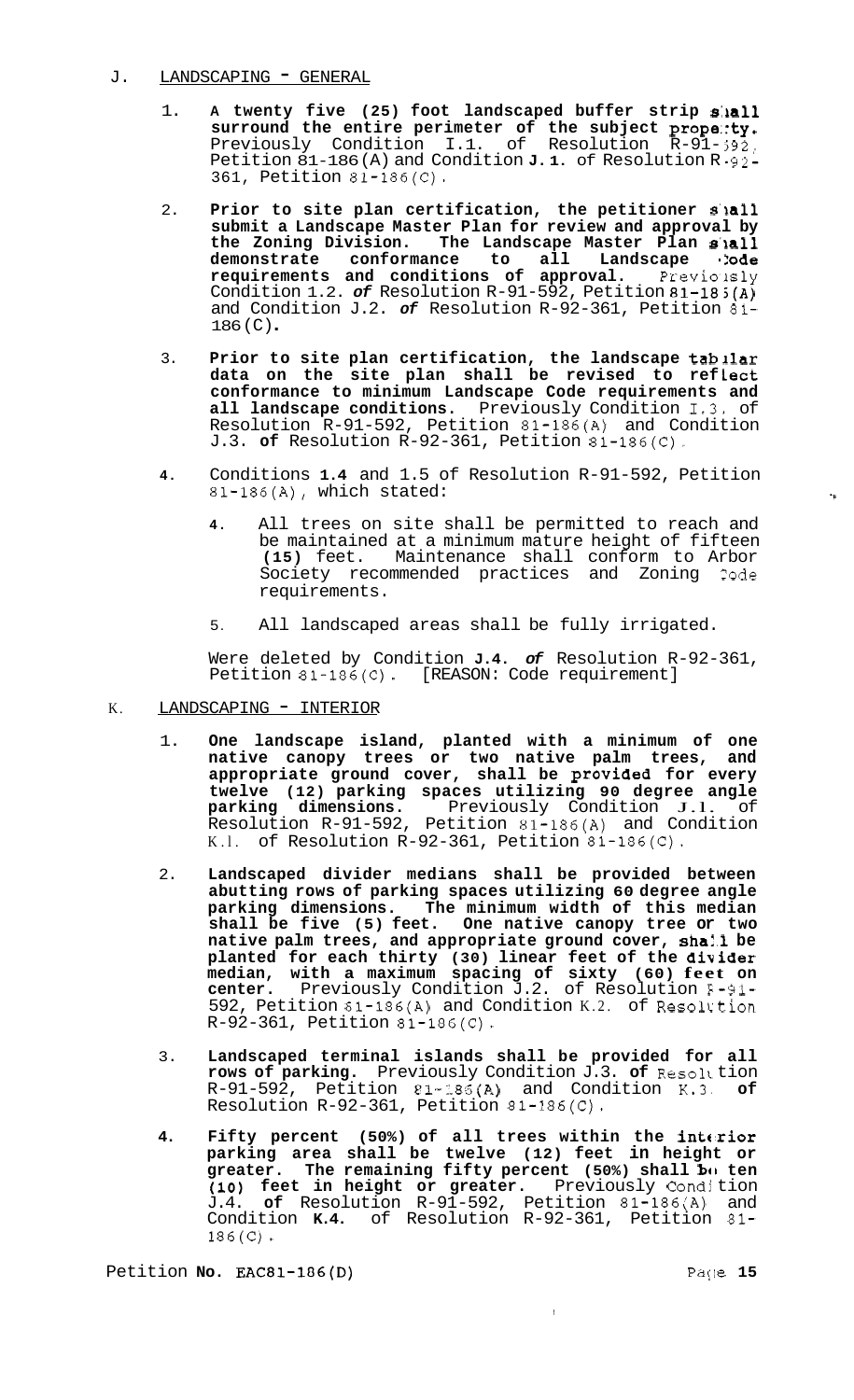- Seventy-five percent (75%) of all trees within the<br>interior parking area shall be shade trees. Previously<br>Condition J.5. of Resolution R-91-592, Petition 81-186(A)  $5.$ and Condition K.5. of Resolution R-92-361, Petition 81- $186(C)$ .
- 6. **Prior to site plan certification, the site plan shall be amended to indicate typical tree planter details, subject to approval by the Zoning Division, for Conditions 1.1. and K.2.** Previously Condition J.6. **of** Resolution R-91- 592, Petition 81-186(A) and Condition K.6. **of** Resolution R-92-361, Petition 81-186(C).
- *7.* **Landscaping along both sides of the vehicular US8 drive separating the CSH and CG zoned portions Of the Property shall be upgraded to include twelve (12) foot tall native canopy trees planted twenty (20) feet on center and a continuous opaque hedge twenty-four (24) inches in hel ght and planted twenty-four (24) inches on center.** Previot Sly Condition **J.7. of** Resolution R-91-592, Petition 81-186 (A) and Condition K.7. **of** Resolution R-92-361, Petition 81- 186(C).
- 8. **Prior to site plan certification, the applicant sI.al1 amend the site plan to indicate a three foot vide** landscape strip behind the large scale building suyply **store. The length of this strip shall be the 1i1,ear**  distance between the compactor and loading area beldnd **the store. This landscape strip shall include:** 
	- **a.** Thirty-six (36) inch high wax myrtles spaced no Nore **than twenty four (24) inches on center, to be maintained at a minimum height of forty-eight 48) inches.** Previously Condition K.8. **of** Resolutioll R-92-361, Petition 81-186(C).
- LANDSCAPING AND BUFFERING ALONG NORTH PROPERTY LINE (ABUTWING L. RESIDENTIAL)
	- **1. Landscaping and buffering along the north property :.he shall be installed prior to:** 
		- a. Issuance of a building permit for any building in **the CSH zoned portion of the site, or**
		- **b. Issuance of a certificate of occupancy (C.O.) for any building in the CG zoned portion or Phase** :t **of the site.** Previously Condition **K.I. of** Resolu.:ion R-91-592, Petition 81-186(A) and Condition L.1, **of**  Resolution R-92-361, Petition  $81-186(C)$ .
	- 2. Buffering shall include a six (6) foot high concrete **wall, painted on both sides a color consistent with the shopping center.** Previously Condition K.2. **of** Resoluzion R-91-592, Petition 81-186(A) and Condition L.2. **of**  Resolution R-92-361, Petition 81-186(C).
	- **3. The following landscape requirements shall be installed on the exterior side of the buffer:** 
		- **a. Native canopy trees spaced no more than twenty (20) feet** on center. The minimum height of these trees **shall be as follows:** 
			- **1) Fifty percent** *(50%)*  **fourteen (14) feet.**
			- **2) Twenty-five percent (25%) twelve (12) f set.**  2) Twenty-five percent (25%) twelve (12) is<del>e</del><br>3) Twenty-five percent (25%) <sup>=</sup> ten (10) feet.
			-
		- **b. One twelve (12) foot tall native palm tree for each thirty (30) linear feet.**

 $\mathcal{A}^{\mathcal{A}}$ 

 $\mathcal{M}$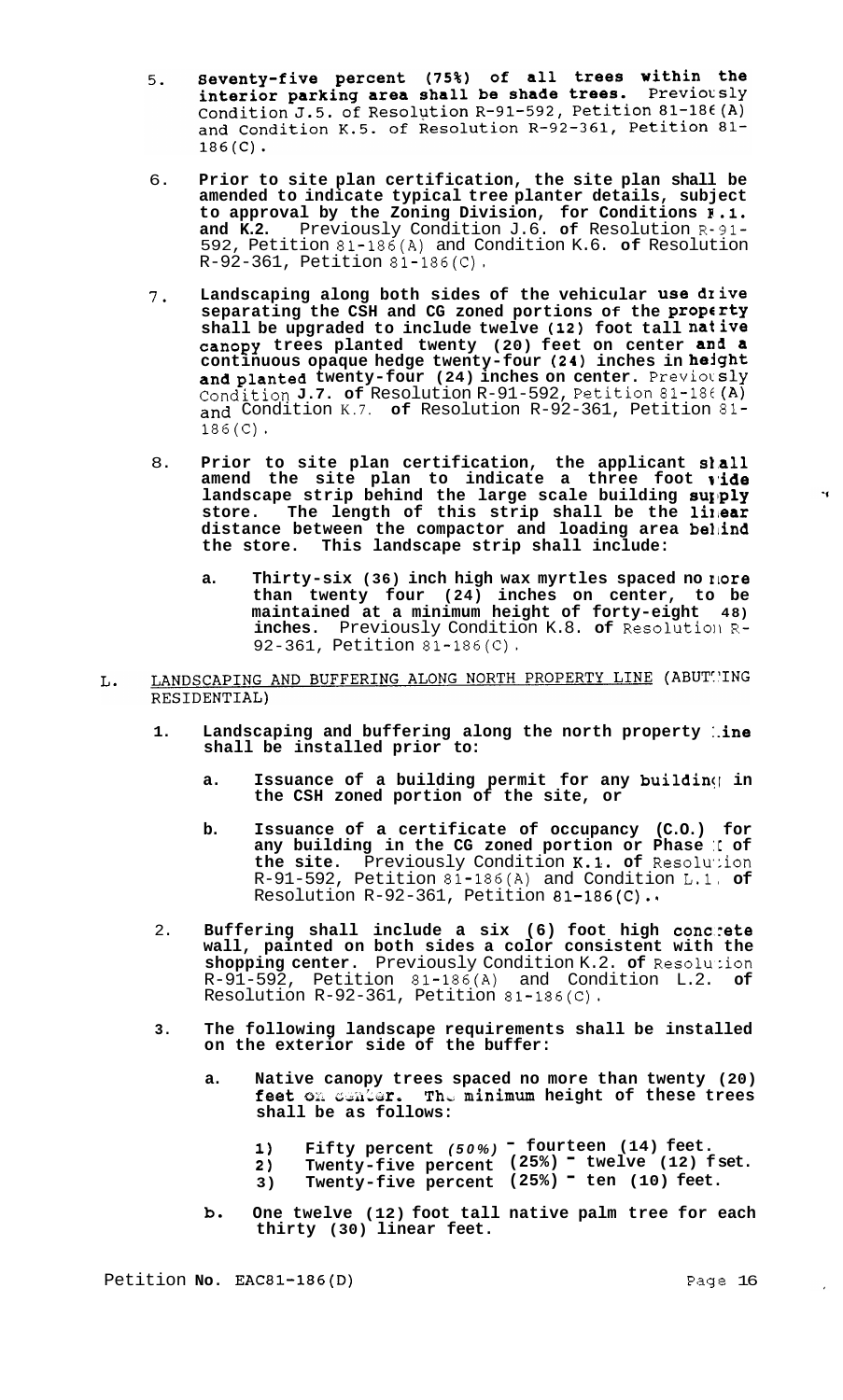- c. Thirty-six (36) inch high shrubs or hedge material **spaced no more than twenty four (24) inches on center.** Previously Condition K.3. **of** Resolution **R-**91-592, Petition 81-186(A) and Condition L.3. **of**  Resolution R-92-361, Petition 81-186(C).
- 4. **Thirty-six (36) inch high shrubs or hedge mater: al,**  spaced no more than twenty four (24) inches on cenier, shall be installed on the interior side of the required **buffer.** Previously Condition K.4. of Resolution R.91-592, Petition 81-186(A) and Condition L.4. **of** Resolu1.ion R-92-361, Petition 81-186(C).
- **M.** LANDSCAPING ALONG SOUTH PROPERTY LINE (ABUTTING LANTANA ROAD)
	- 1. **Landscaping within the landscape buffer abutting Laniiana Road shall be upgraded to include:** 
		- a. Native canopy trees spaced an average of twonty (20) feet on center. The minimum height of these **trees shall be as follows:** 
			- **I) Fifty percent (50%) fourteen (14) feet.**
			- **2) Twenty-five percent (25%) twelve (12) foet.**
			- **3) Twenty-five percent (25%) ten (10) feet**
		- **b.** One twelve (12) foot tall native palm tree for  $\theta$ ach **thirty (30) linear feet.**
		- **c. Thirty-six (36) inch high shrubs or hedge mate::ial spaced no more than twenty four (24) inches on center at installation, to be maintained at a minimum height of forty-two (42) inches wi :hin eighteen months, or a minimum forty-two (42) Lnch high hedge/berm combination.** Previously Condizion L.l. **of** Resolution R-91-592, Petition 81-186(A) and Condition M.l. **of** Resolution R-92-361, Petition 81-  $186 (C)$ .
- N. LANDSCAPING AND BUFFERING ALONG EAST PROPERTY LINE (ABUTING RESIDENTIAL)
	- 1. **Landscaping and buffering along the east property Line shall be installed prior to:** 
		- a. Issuance of a building permit for any buildin; in **the CSH zoned portion of the site, or**
		- **b. Issuance of a certificate of occupancy (C.O.) for any building in the CG zoned portion or phase I of the site.** Previously Condition M.l. **of** Resolution R-91-592, Petition 81-186(A) and Condition **N.l. of**  Resolution R-92-361, Petition 81-186(C).
	- 2. **Buffering shall include a six (6) foot high concrete wall painted on both sides a color consistent with the**  shopping center. Previously Condition M.2. of Resolution R-91-592, Petition 81-186(A) and Condition N.2, **of**  Resolution R-92-361, Petition 81-186(C).
	- 3. **The following landscape requirements shall be installed on the exterior side of the buffer:** 
		- **a. Native canopy trees spaced no more than twenty (20) feet on center. The minimum height of these trees shall be as follows:** 
			- **1) Fifty percent (50%) fourteen (14) feet,**
			- **2) Twenty-five percent (25%) twelve (12) leet. 3) Twenty-five percent (25%)** - **ten (lo) feel..**

I

Petition **No.** EAC81-186(D)

 $\mathbf{r}_{\mathbf{S}}$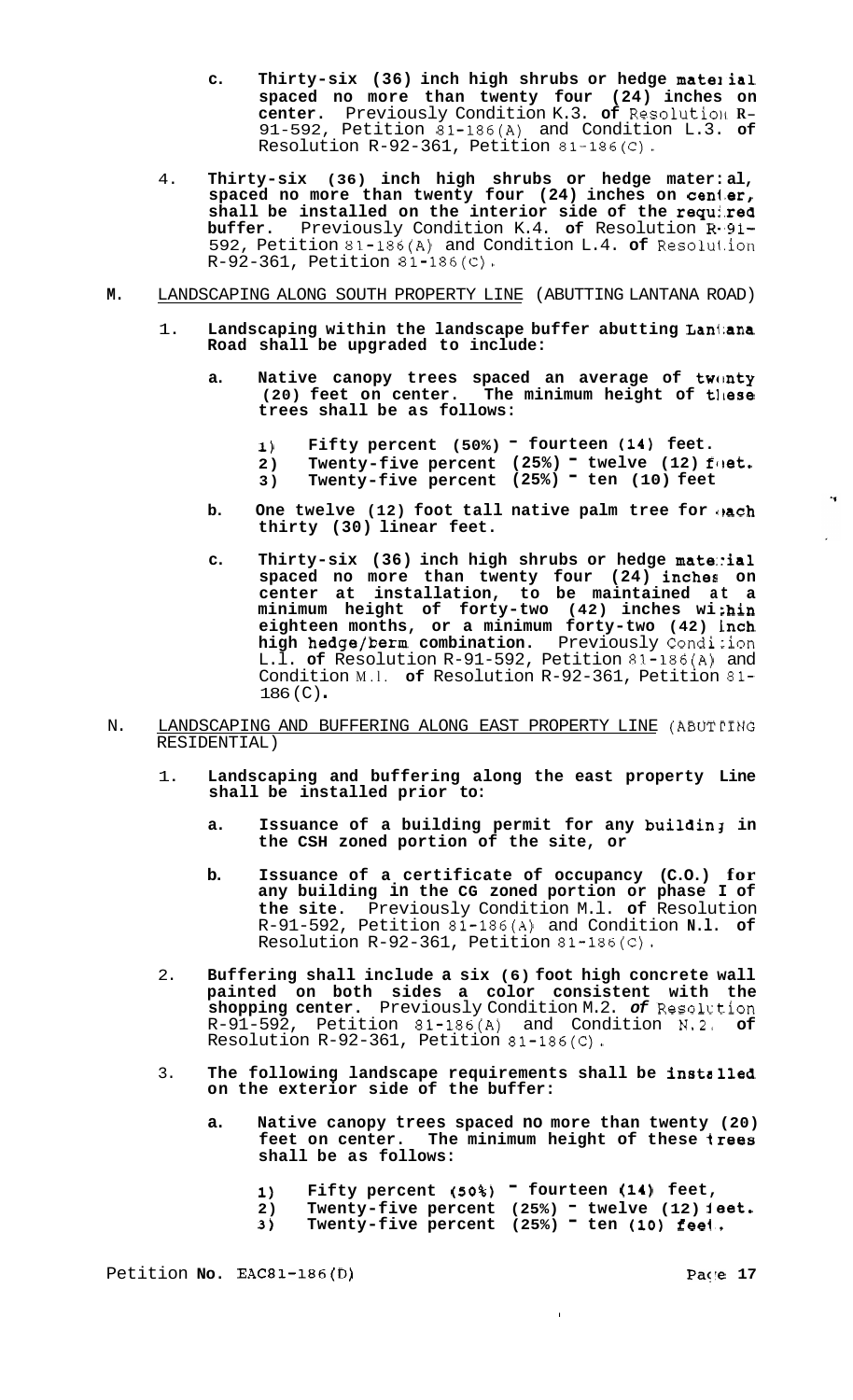- b. One twelve (12) foot tall native palm tree for  $*\infty$ h thirty **(30)** linear feet.
- c. Thirty-six (36) inch high shrubs or hedge mate: ial spaced no more than twenty four (24) inches; on center. Previously Condition M.3. of Resolution Rcenter. Previously Condition M.3. **of** Resolution R-<br>91-592, Petition 81-186(A) and Condition N.3. **of** Resolution R-92-361, Petition 81-186(C).
- **4.** Thirty-six **(36)** inch high shrubs or hedge material, spaced no more than twenty four (24) inches on center, shall'be installed on the interior side of the requhed buffer. Previously Condition M.4. **of** Resolution R.m.91- 592, Petition 81-186(A) and Condition N.4. **of** Resolui.ion R-92-361, Petition 81-186(C).

## *0.* LANDSCAPING ALONG WEST PROPERTY LINE (ABUTTING **JOG** ROAD)

- 1. Landscaping within the landscape buffer along Jog 10ad shall be upgraded to include:
	- a. Native canopy trees spaced an average of twonty **(20)** feet on center. The minimum height **of** tlkese trees shall be as follows:
		- **1)** Fifty percent **(50%)**  fourteen **(14)** feet.
		- **2)** Filty percent (50%) a Lourteen (14) leet.<br>2) Twenty-five percent (25%) <sup>-</sup> twelve (12) foot. **3)** Twenty-five percent **(25%)** - ten **(10)** feet,
	- b. One twelve (12) foot tall native palm tree for **ach** thirty **(30)** linear feet.
	- c. Thirty-six **(36)** inch high shrubs or hedge material spaced no more than twenty four (24) inches on center at installation, to be maintained at a minimum height of forty-two **(42)** inches wi.thin eighteen months, or a minimum forty-two **(42)** inch high hedge/berm combination. Previously Condition N.l. **of** Resolution R-91-592, Petition 81-186(A) and Condition 0.1. of Resolution R-92-361, Petition 81-186 (C).

## P. LANDSCAPE WITHIN MEDIAN

**1.** If permittea by the Florida State Department, of Transportation or the County Engineer, the petitioner shall landscape the median of all abutting right-of-ways. This landscaping shall consist of one ten **(10)** foot tall native canopy tree for each thirty **(30)** linear **feelt** of the adjacent median, appropriate. ground cover and irrigation. Trees may be planted singly **or** in clusters, **with a maximum epaaing of sixty (60) feet on oenter. All**  landscape material shall be selected, maintained and installed according to xeriscape principles. This landscaping shall be the perpetual maintenance obligation **of** the petitioner. Landscaping shall **be** completed grior to the issuance of a Certificate **of** Occupancy for the main center. Previously Condition 0.1. of **Resolution R-** 91-592, Petition 81-186(A) and Condition **P.1.** of Resolution  $R-92-361$ , Petition  $81-186$  (C).

## *Q* LIGHTING

1. All outdoor lighting used to illuminate the premisen and identification signs shall be of low intensity, shimided and directed away from adjacent properties and streets. Previously Condition P. **1. of** Resolution R-91.m.592, Petition 81-186(A) and Condition Q.l. of Resolution N:-92-361, Petition  $81 - 186(C)$ .

 $\bar{V}$ 

 $\mathcal{A}$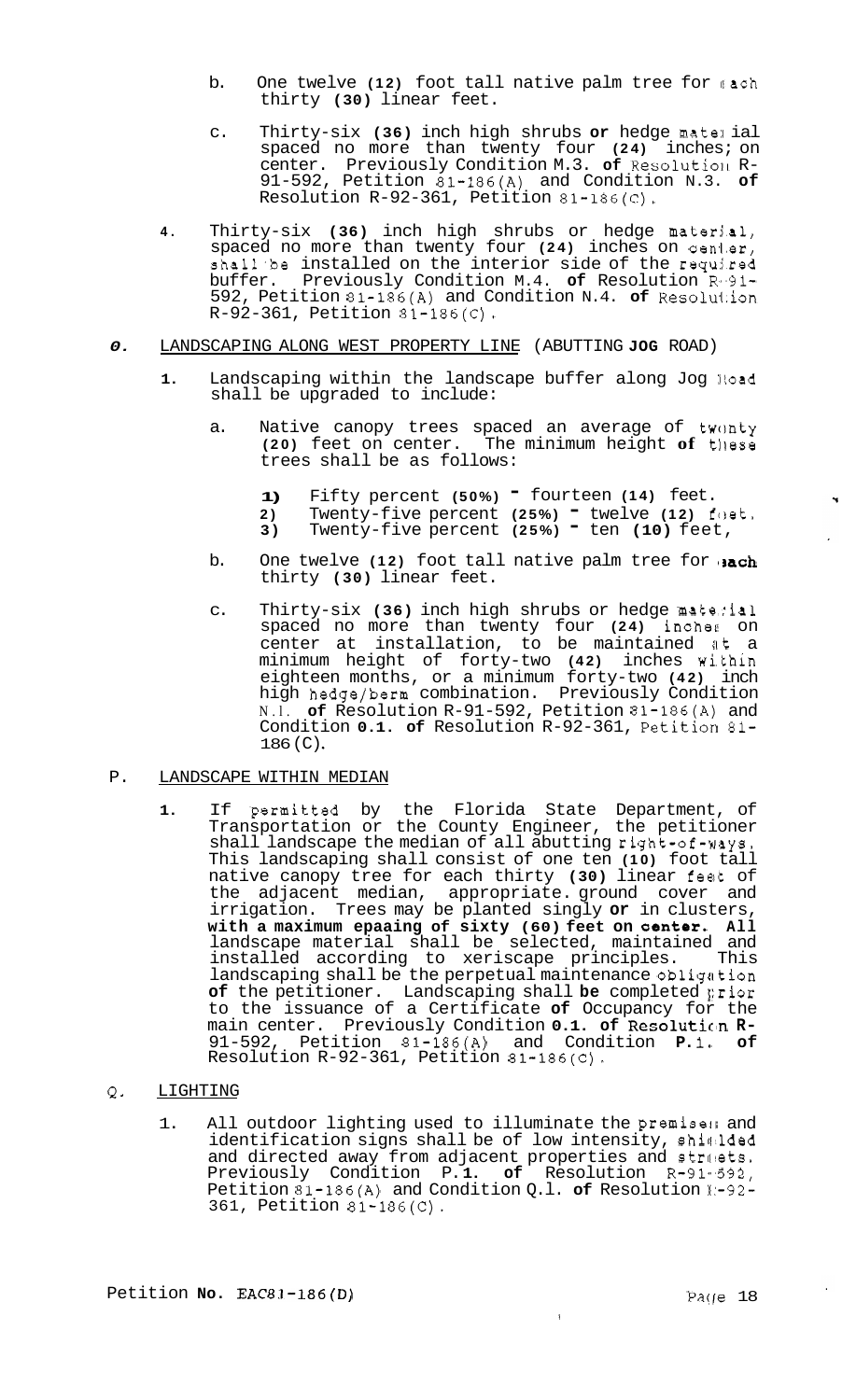2. Condition P. 2. **of** Resolution R-91-592, Petition **,dl-**186(A) , which stated:

**Lighting fixtures within four hundred (400) feet of the north and east property lines shall not exceed fift.3en (15) feet in height. All other lighting on the s.ite shall not exceed forty (40) feet in height.** 

Was amended by Condition Q.2. of Resolution R-92-351, Petition 81-186(C), to state:

**Lighting fixtures within two hundred (200) feet of the north and east property lines (within the CSH zoned portion of the project) shall not exceed fifteen (15) feet in height. All other lighting on the site shall not exceed forty (40) feet in height.** 

3. Condition P.3. **of** Resolution R-91-592, Petition 81- 186(A), which stated:

**All outdoor lighting within four hundred (400) feet: of the north and east property lines shall be extinguished no later than 1O:OO p.m. All other outdoor lighting**  shall be extinguished no later than 2:00 a.m. Seculity **lighting only is excluded from this requirement.** 

Was amended by Condition Q.3. of Resolution R-92-: 61, Petition 81-186(C), to state:

**All outdoor lighting for the recreation field and fraternal clubs shall be extinguished no later than 1(1:00 p.m. All other outdoor lighting within the CSH z'oned portion of the project shall be extinguished no lilter than 2:OO a.m. Security lighting only is excluded :irom this requirement.** 

- R. PARKING **AND** CROSS ACCESS
	- 1. Condition *Q.* 1 *of* Resolution R-91-592, Petition 81-186 **(A)** , which stated:

**A maximum of 1,665 parking spaces shall be permittal on site.** 

Was amended **by** Condition R.l. **of** Resolution R-92-361, Petition 81-186(C), **to** state:

A maximum of 1,846 parking spaces shall be permitted on **site.** 

- 2. **Prior to site plan certification, the tabular data 011. the site plan shall be amended to indicate the total number of loading spaces required for the entire PCD. All required loading spaces for each use shall be clearly indicated on the site plan.** Previously Condition Q.:; . **of**  Resolution R-91-592, Petition 81-186(A) and Condition R.2. **of** Resolution R-92-361, Petition 81-186(C).
- **3. Vehicle parking shall be limited to the parking #reas designated on the approved site plan. No parking of vehicles shall be permitted in landscaped areas, right-**<br>**of-way or interior drives.** Previously Condition Q. :.. *of* Resolution  $R-91-592$ , Petition  $81-186(A)$  and Condition **R.3. of** Resolution R-92-361, Petition 81-186(C).
- **4. All uses shall utilize shared parking and circullrtion arrangements acceptable** *to* **the Planning, Zoning and Building Department.** Shared parking and **cross a**CCESS **agreements which are acceptable to the County Attorney shall be recorded in the public record prior** *to* **site plan certification. Previously** Condition **Q.4. of** Resollition R-91-592, Petition 81-186(A) and Condition **R.4. of**  Resolution R-92-361, Petition 81-186(C).

 $\mathbf{H}$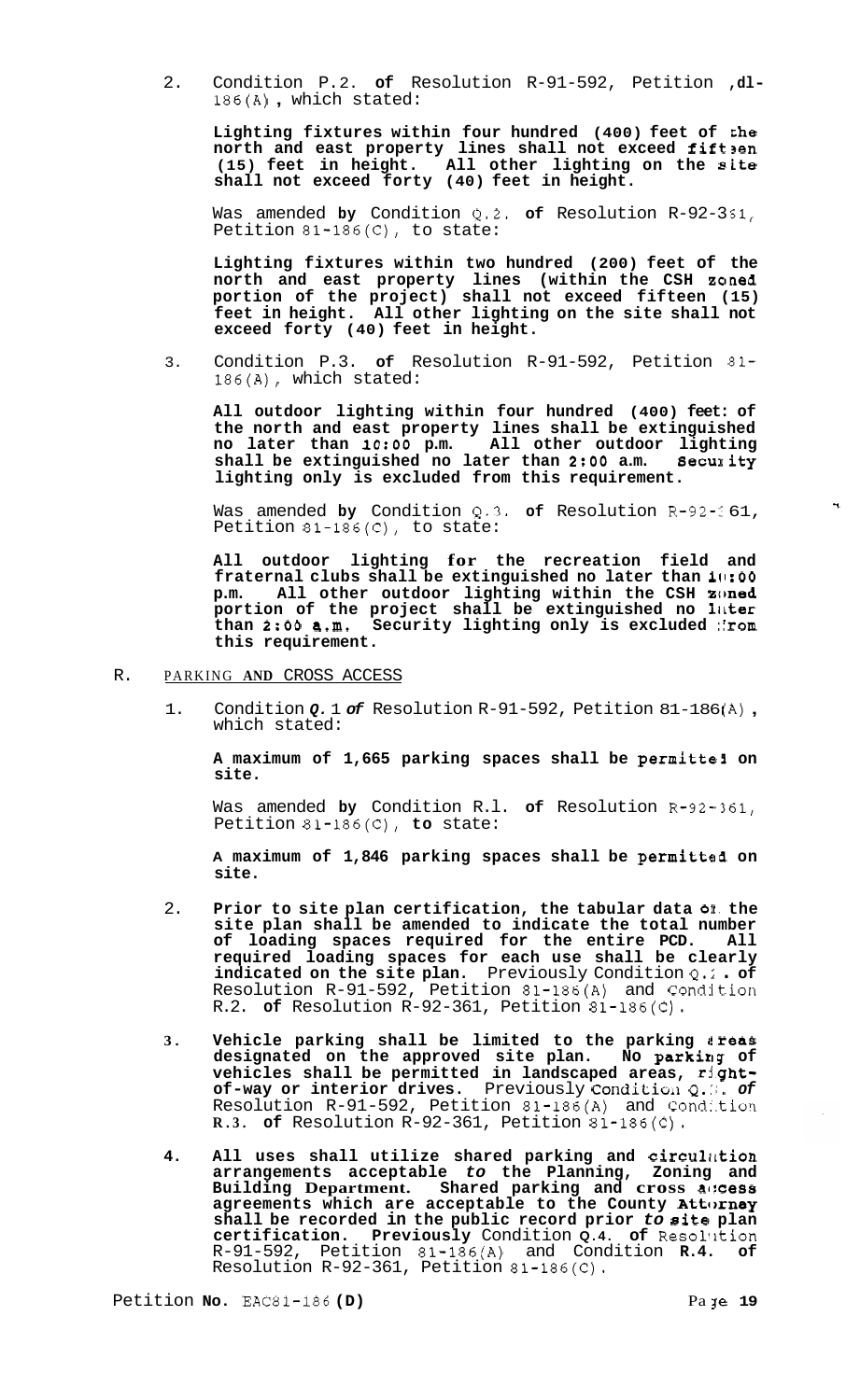- 5. prior to Site plan certification, vehicular access to the **east from Oak Royal Drive shall be deleted from the site plan.** Previously Condition **Q.** 5. **of** Resolution R-91-592, Petition  $81-186(A)$  and Condition R.5. of Resolution  $R-92-$ 361, Petition 81-186(C).
- 6. Overnight storage or parking of delivery vehicles or **trucks shall not be permitted on site, except withim the loading and delivery areas designated on the site plan.**  Previously Condition R. **6.** of Resolution R-92-361, Petition 81-186 *(C)* .
- *S.*  RECYCLE SOLID WASTE
	- 1. **All property owners and/or leasee's shall participate in recycling programs when available in the area. Material to be recycled shall include, but not be limited. to, paper, plastic, metal and glass products.** Previcusly Condition S.l. **of** Resolution R-92-361, Petition 81- 186(C).

## T. **SIGNS**

1. Condition T.l. of Resolution R-92-361, Petition 81- 186(C), previously Condition S.l. **of** Resolution R-91-592, Petition 81-186(A), which states:

**Free standing signs fronting on Lantana Road shal.1 be limited as follows:** 

- **a. Maximum sign height fifteen (15) feet.**
- **b. Maximum total sign face area 664 square feet.**
- **c. Maximum number of signs three (3).**

**Is** hereby amended to state:

Free standing signs fronting on Lantana Road shall be limited as follows:

- a. Maximum sign height twenty five  $(25)$  feet, measured from finished garde to highest  $point.$
- measured from finished garde to ingliest point.<br>b. Maximum stanchion height ten (10) feet, measured from finished grade to lowest point of sign face.
- c. Maximum total sign face area  $= 664$  square feet .
- d. Maximum number of signs three **(3).**
- Style Monument style only.
- 2. Condition **T.2.** of Resolution R-92-361, Petition 81- **186(C),** previously Condition S.2. *of* Resolution R-91.-592, Petition 81-186(A), which states:

Free standing signs fronting on Jog Road shall be limited **as follows:** 

- 
- **a.** Maximum sign height <sup>-</sup> fifteen (15) feet.<br>**b.** Maximum total sign face area <sup>-</sup> 666 square Maximum total sign face area <sup>-</sup> **feet.**
- *6.* **Maximum number of signs three (3).**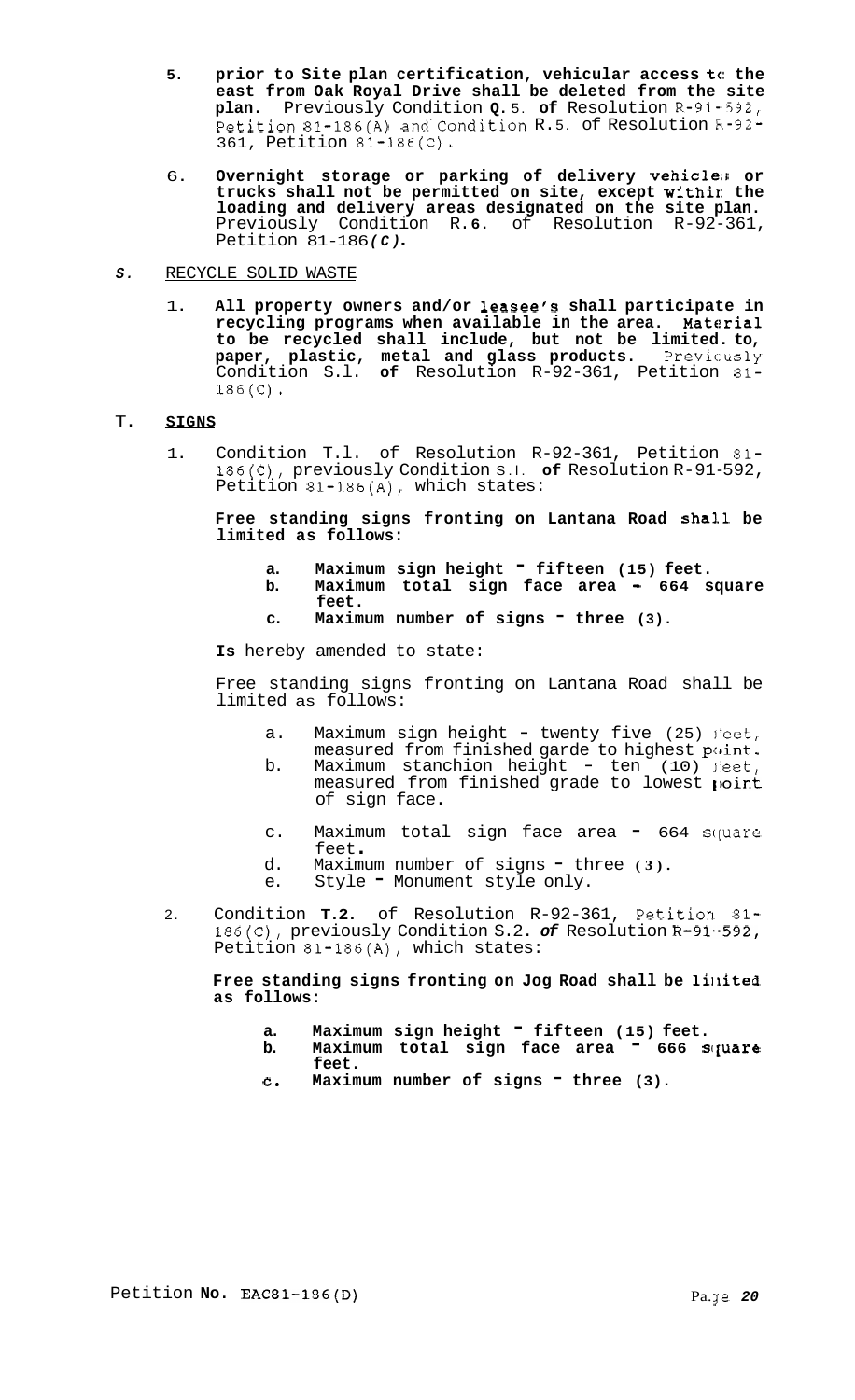Free standing signs fronting on Jog Road shall be limited as follows:

- a. Maximum sign height twenty five (25) feet, measured from finished garde to highest pcint.
- b. Maximum stanchion height  $=$  ten (10) feet,
	- measured from finished grade to lowest point of sign face.
- c. Maximum total sign face area 666 square<br>feet.
- d. Maximum number of signs three (3).
- e. Style Monument style only.
- 3. **Prior to Site Plan certification, the petitioner shall submit a Master Sign Program which specifies sign location, sign dimensions, unified color, unified graphics and conformance to all sign related conditions of approval.** Previously Condition **s.3.** of Resolution R-<br>91-592, Petition 81-186(A) and Condition T.3, of Resolution R-92-361, Petition 81-186(C).
- 4. Condition T.4. **of** Resolution R-92-361, Petition 81- 186 (C) , previously Condition S. 4. of Resolution R-91- 592, Petition 81-186(A), which states:

**No signs shall encroach into the twenty-five (25) foot perimeter landscape buffer.** 

**Is** hereby deleted.

- 5. All other signs shall comply with the Palm Beach County Sign Code Ordinance 72-23, and shall indicate prindiple **use only. Specifically, no snipe signs, ban:llers, balloons, off premise, or other prohibited typs** *of*  **advertisement shall be permitted on site.** Previously Condition *S.* 5. of Resolution R-91-592, Petition 81-166 (A) and Condition T.5. of Resolution R-92-361, Petition 81-186 (C).
- 6. **If, prior to the issuance of a building permit for the project, the Sign Code is amended to be more restric:tive than the conditions of approval, the regulations** oli **the amended Sign Code shall supersede the sign-re:.ated conditions of approval.** Previously Condition *S.* **ci** . of Resolution R-91-592, Petition 81-186(A) and Cond:.tion T.6. **of** Resolution R-92-361, Petition 81-186(C).
- U. RESTRICTIVE COVENANT
	- 1. **Prior to issuance of a building permit, the petit:.oner shall record a copy of a Restrictive Covenant il: the public record indicating that all out-parcels, struc'xres**  and uses within the PCD are part of a single unified **planned development, regardless of ownership. This**  covenant shall not be removed, altered, changed or amended without written approval from the County and **shall be in a form acceptable to the County Atto::ney.**  Previously Condition **T.** 1. **of** Resolution R-91,-592, Petition 81-186(A) and Condition U.l. of Resolution  $-92-$ 361, Petition 81-186(C).
- V. USE LIMITATIONS
	- 1. **No outdoor activities shall be allowed on the CSH soned portion of the site, including deliveries and use of the baseball/activity area, prior to 6:OO a.m. nor con:inue**  later than 10:00 p.m. Previously Condition U.1. of Resolution R-91-592, Petition 81-186(A) and Condition V.l. **of** Resolution R-92-361, Petition 81-186(C).